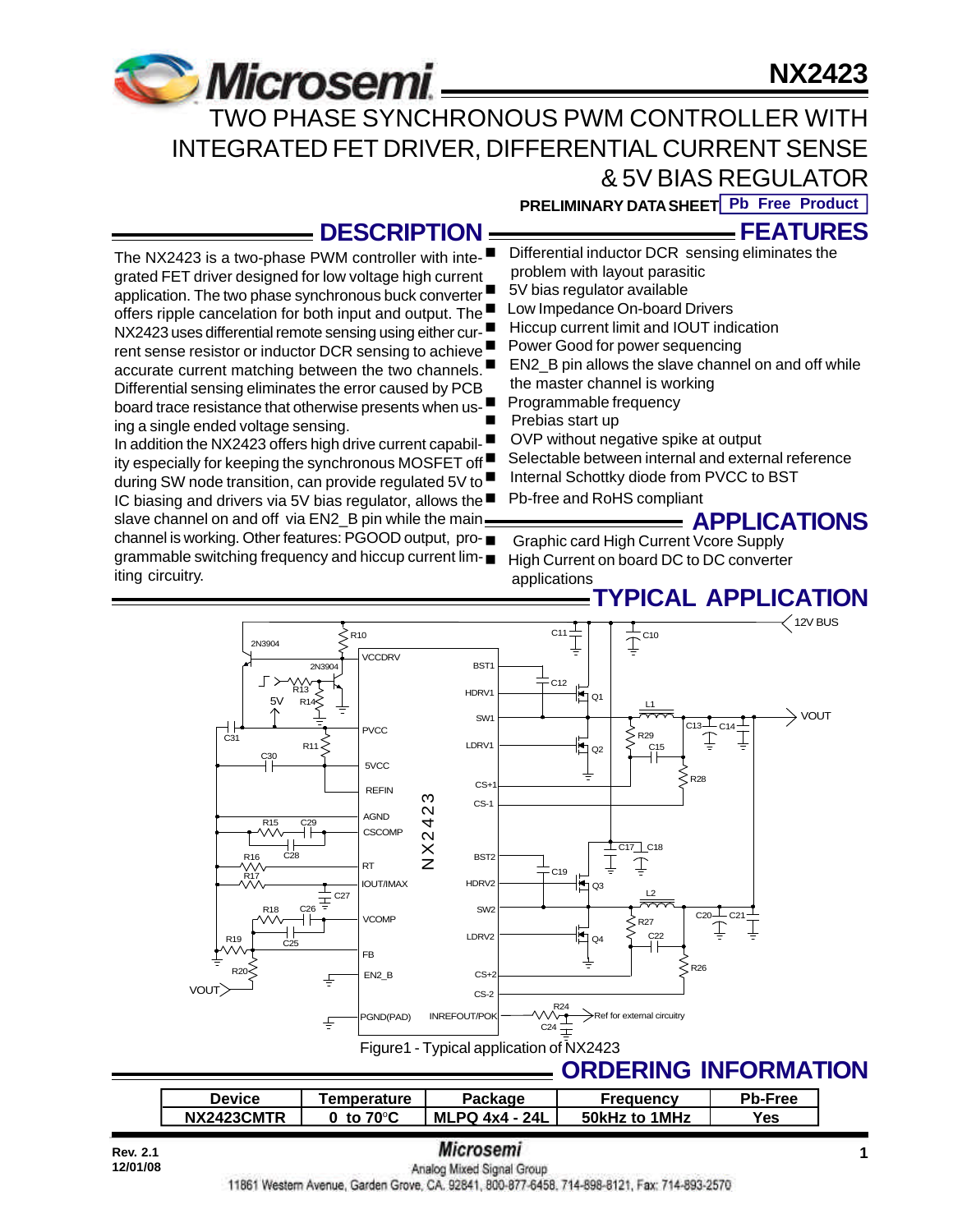# **ABSOLUTE MAXIMUM RATINGS**

| Operating Junction Temperature Range  -40°C To 125°C |  |  |  |  |
|------------------------------------------------------|--|--|--|--|
|                                                      |  |  |  |  |

CAUTION: Stresses above those listed in "ABSOLUTE MAXIMUM RATINGS", may cause permanent damage to the device. This is a stress only rating and operation of the device at these or any other conditions above those indicated in the operational sections of this specification is not implied.

# **PACKAGE INFORMATION**



# **ELECTRICAL SPECIFICATIONS**

Unless otherwise specified, these specifications apply over  $5Vec = 5V$ ,  $PVec = 5V$ ,  $V_{BST}V_{SW}=5V$ ,  $EN2_B=GND$ , and  $T_a = 0$  to 70°C. Typical values refer to  $T_a = 25$ °C. Low duty cycle pulse testing is used which keeps junction and case temperatures equal to the ambient temperature.

| <b>PARAMETER</b>                                                         | <b>SYM</b>                          | <b>TEST CONDITION</b>                                                        | <b>MIN</b> | <b>TYP</b> | <b>MAX</b> | <b>UNITS</b> |
|--------------------------------------------------------------------------|-------------------------------------|------------------------------------------------------------------------------|------------|------------|------------|--------------|
| <b>Supply Voltage(Vcc)</b><br>$5V_{CC}$ , PV <sub>CC</sub> Voltage Range | $V_{\rm CC}$                        |                                                                              | 4.5        | 5          | 5.5        | V            |
| $5V_{CC}$ Supply Current (static)                                        | $I_{CC}$ (Static)                   | REFIN=GND, EN2_B=5V                                                          |            | 6.7        |            | mA           |
| $PV_{CC}$ Supply Current<br>(Dynamic)                                    | <b>ICC</b><br>(Dynamic)             | REFIN=5V, EN2_B=GND,<br>Freq=200Khz per phase<br>$C_{\text{LOAD}} = 2200$ PF |            | 4.4        |            | mA           |
| V <sub>BST</sub> Voltage Range                                           | $V_{\text{BST}}$ to $V_{\text{SW}}$ |                                                                              | 4.5        | 5          | 5.5        | V            |
| $V_{\text{BST}}$ Supply Current<br>((Dynamic))                           | $V_{\text{BST}}$<br>(Dynamic)       | REFIN=5V, EN2 B=GND,<br>Freq=200Khz per phase<br>$C_{\text{LOAD}} = 2200$ PF |            | 4.5        |            | mA           |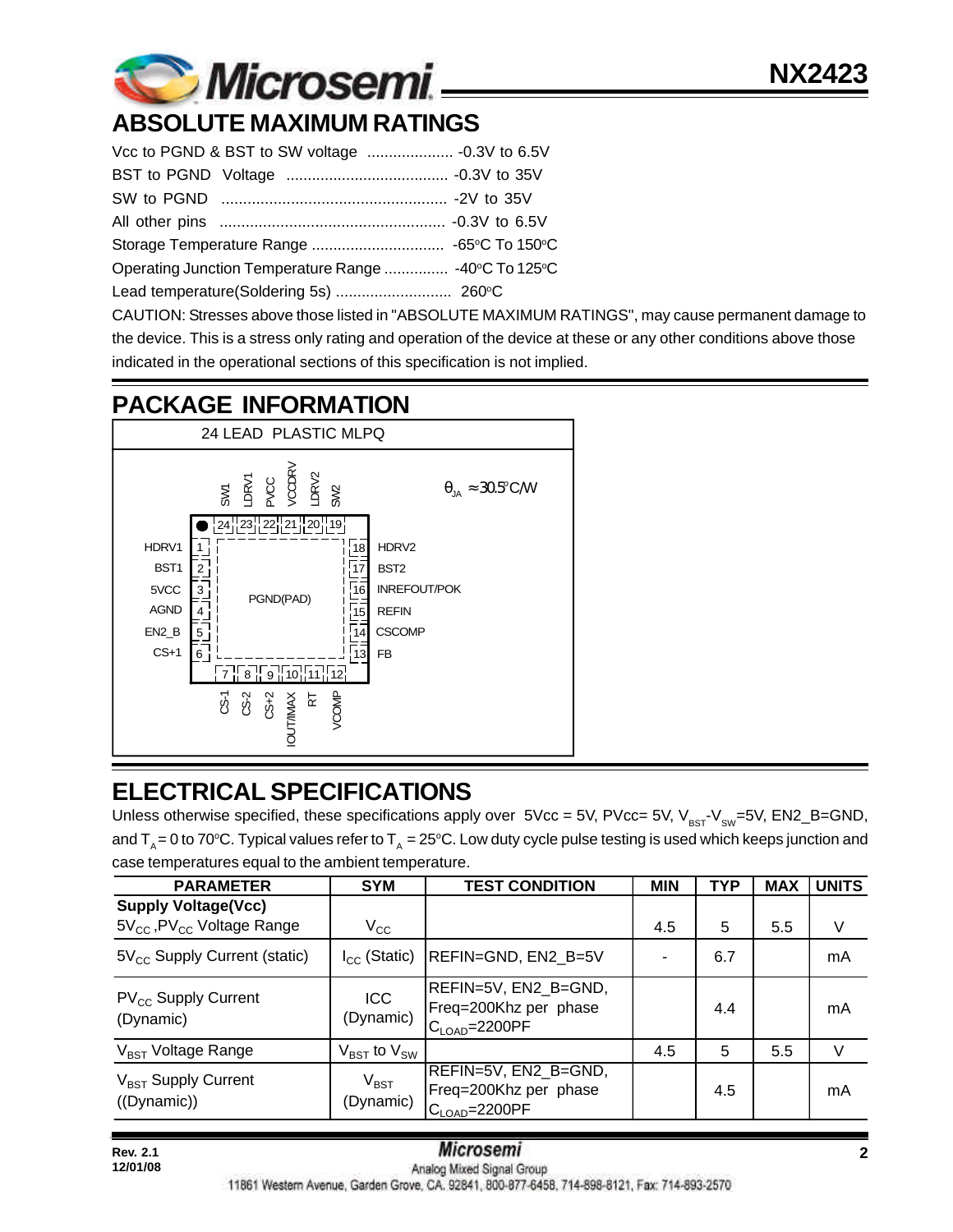

| <b>PARAMETER</b>                      | <b>SYM</b>                   | <b>TEST CONDITION</b>           | <b>MIN</b> | <b>TYP</b>     | <b>MAX</b> | <b>UNITS</b> |
|---------------------------------------|------------------------------|---------------------------------|------------|----------------|------------|--------------|
| Under Voltage, Vcc & EN2_B            |                              |                                 |            |                |            |              |
| V <sub>CC</sub> -Threshold            | V <sub>CC</sub> _UVLO        | $\rm V_{\rm CC}$ Rising         |            | 4.1            |            | V            |
| $V_{CC}$ -Hysteresis                  | V <sub>CC</sub> _Hyst        |                                 |            | 0.4            |            | $\vee$       |
| EN2 B Threshold                       |                              | $\rm V_{EN2\_B}$ Rising         |            | 0.82           |            | V            |
| EN2_B Hysteresis                      |                              |                                 |            | 80             |            | mV           |
| <b>Reference Voltage</b>              |                              |                                 |            |                |            |              |
| <b>Ref Voltage</b>                    | $V_{REF}$                    | 4.5V<5Vcc<5.5V                  |            | 0.6            |            | V            |
| Ref Voltage line regulation           |                              |                                 |            | 0.2            |            | $\%$         |
| <b>Oscillator (Rt)</b>                |                              |                                 |            |                |            |              |
| Frequency for each phase              | Fs                           | Rt=100kohm                      |            | 400            |            | <b>KHz</b>   |
| Ramp-Amplitude Voltage                | $\mathsf{V}_{\mathsf{RAMP}}$ |                                 |            | 1.02           |            | $\vee$       |
| Ramp Peak                             |                              |                                 |            | 2.2            |            | V            |
| Ramp Valley                           |                              |                                 |            | 1.18           |            | V            |
| Max Duty Cycle                        |                              | 200Khz/Phase                    |            | 97             |            | $\%$         |
| Min Duty Cycle                        |                              |                                 |            |                | 0          | $\%$         |
| <b>Transconductance</b>               |                              |                                 |            |                |            |              |
| <b>Amplifiers(CSCOMP)</b>             |                              |                                 |            |                |            |              |
| Open Loop Gain                        |                              |                                 | 50         | 65             |            | dB           |
| Transconductance                      |                              |                                 |            | 1600           |            | umoh         |
| <b>Voltage Mode Error</b>             |                              |                                 |            |                |            |              |
| Open Loop Gain                        |                              |                                 | 50         |                |            | dB           |
| Input Offset Voltage                  | $\overline{V}$ io_v          |                                 |            | $\overline{0}$ |            | mV           |
| <b>Output Current Source</b>          |                              |                                 | 5          |                |            | mA           |
| <b>Output Current Sink</b>            |                              |                                 | 5          |                |            | mA           |
| Output HI Voltage                     |                              |                                 | $Vcc-1.5$  |                |            | V            |
| Output LOW Voltage                    |                              |                                 |            |                | 0.5        | $\vee$       |
| SS (Internal)                         |                              |                                 |            |                |            |              |
| Soft Start time                       | <b>Tss</b>                   | 400Khz/Phase                    |            | 2.5            |            | mS           |
| <b>POK/INFEROUT</b>                   |                              |                                 |            |                |            |              |
| Threshold                             |                              | $V_{FB}$ Rising                 |            | 73             |            | $\%V_P$      |
| <b>Hysteresis</b>                     |                              |                                 |            | 5              |            | $\%$         |
| POK Voltage                           |                              | $I_{\text{OUT}}$ =5mA(sourcing) | 1.191      | 1.215          | 1.24       | $\vee$       |
| <b>High Side Driver</b>               |                              |                                 |            |                |            |              |
| $(C_L=4700pF)$                        |                              |                                 |            |                |            |              |
| Output Impedance, Sourcing            | $R_{source}$ (Hdrv)          | $I=200mA$                       |            | 1              |            | ohm          |
| Current                               |                              |                                 |            |                |            |              |
| Output Impedance, Sinking             | $R_{sink}(Hdrv)$             | $I=200mA$                       |            | 0.7            |            | ohm          |
| Current                               |                              |                                 |            |                |            |              |
| <b>Rise Time</b>                      | THdrv(Rise)                  | 10% to 90%                      |            | 19             |            | ns           |
| <b>Fall Time</b>                      | THdrv(Fall)                  | 90% to 10%                      |            | 18.5           |            | ns           |
| Deadband Time                         | Tdead(L to                   | Ldrv going Low to Hdrv going    |            | 40             |            | ns           |
| <b>Low Side Driver</b>                | H)                           | High, 10%-10%                   |            |                |            |              |
|                                       |                              |                                 |            |                |            |              |
| $(C_L = 10000pF)$                     |                              |                                 |            |                |            |              |
| Output Impedance, Sourcing<br>Current | $R_{\text{source}}(Ldrv)$    | $I=200mA$                       |            | 1              |            | ohm          |
| Output Impedance, Sinking             | $R_{sink}(Ldrv)$             | $I=200mA$                       |            | 0.5            |            | ohm          |
| Current                               |                              |                                 |            |                |            |              |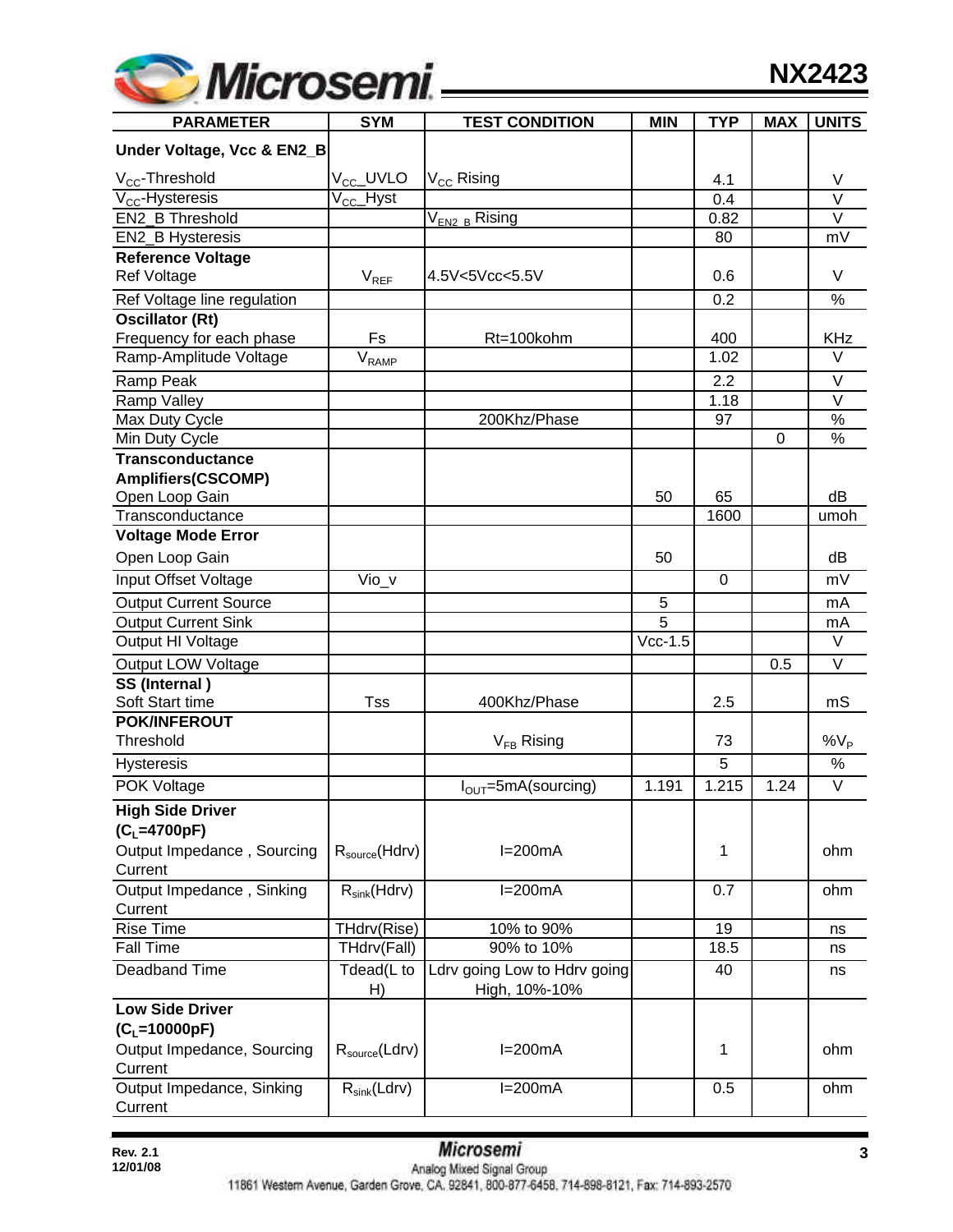

| <b>PARAMETER</b>                 | <b>SYM</b>  | <b>TEST CONDITION</b>       | <b>MIN</b> | <b>TYP</b>     | <b>MAX</b>     | <b>UNITS</b> |
|----------------------------------|-------------|-----------------------------|------------|----------------|----------------|--------------|
| <b>Rise Time</b>                 | TLdrv(Rise) | 10% to 90%                  |            | 34             |                | ns           |
| <b>Fall Time</b>                 | TLdrv(Fall) | 90% to 10%                  |            | 18             |                | ns           |
| Deadband Time                    | Tdead(H to  | SW going Low to Ldrv going  |            | 10             |                | ns           |
|                                  |             | High, 10% to 10%            |            |                |                |              |
| <b>Propagation Delay</b>         | Tdealy(H)   | IN going High to Ldrv going |            | 14             |                | ns           |
|                                  |             | Low                         |            |                |                |              |
| <b>Current Sense</b>             |             |                             |            |                |                |              |
| Amplifier(CS+, CS-)              |             |                             |            |                |                |              |
| Input Offset Voltage             |             |                             | $-2$       |                | $\overline{2}$ | mV           |
| Voltage Gain                     |             |                             | 29.7       | 30             | 30.3           | V/V          |
| <b>OVP Threshold</b>             |             |                             |            |                |                |              |
| <b>OVP Threshold</b>             |             | percent of Vp               |            | 130            |                | %            |
| <b>FB UVLO Threshold</b>         |             |                             |            |                |                |              |
| FB UVLO Threshold                |             | percent of Vp               |            | 70             |                | %            |
| <b>REFIN VOLTAGE</b>             |             |                             |            |                |                |              |
| <b>REFIN Voltage Range</b>       |             |                             | 0.4        |                | 2.5            | V            |
| Disable Voltage Threshold        |             |                             | 0.3        | 0.35           | 0.4            | $\vee$       |
| <b>Threshold Enable Internal</b> |             |                             |            | 75             |                | %VCC         |
| Reference                        |             |                             |            |                |                |              |
| <b>5V AUX REG</b>                |             |                             |            |                |                |              |
| Regout Output Voltage High       |             | VIN=12V, PVCC=3V            |            | 11             |                | V            |
| <b>Regout Output Voltage Low</b> |             | $VIN = 12V$<br>PVCC=5.8V,   |            | $\overline{2}$ |                | $\vee$       |
|                                  |             | VCCDRV connected to 12V     |            |                |                |              |
|                                  |             | by 1k resistor              |            |                |                |              |
| <b>Internal Schottky Diode</b>   |             |                             |            |                |                |              |
| Forward voltage drop             |             | forward current=10mA        |            | 600            |                | mV           |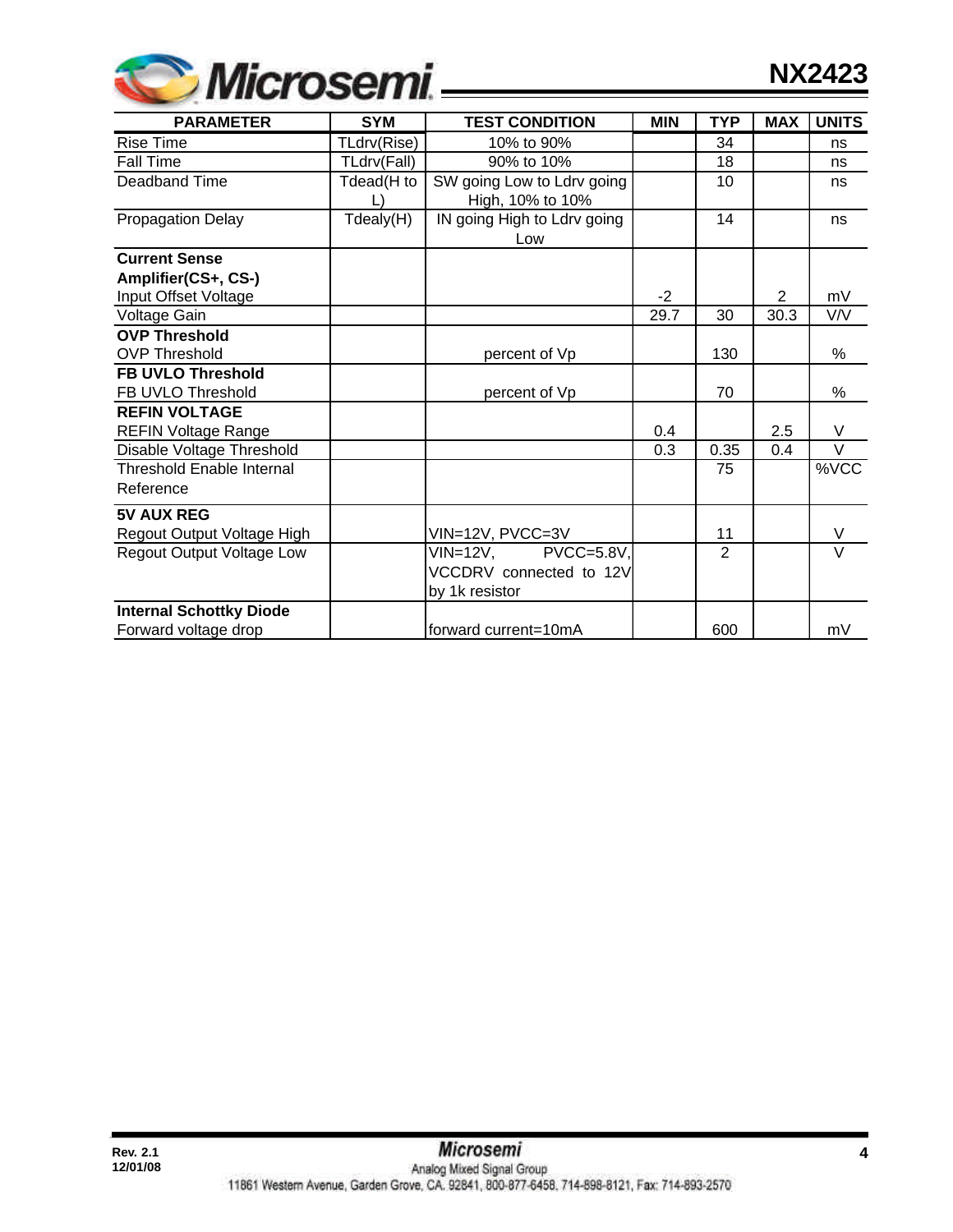

| PIN DESCRIPTIONS<br><b>SYMBOL</b> | <b>PIN DESCRIPTION</b>                                                                                                                                                                                                                                                                                                                                                                                                                                                                         |
|-----------------------------------|------------------------------------------------------------------------------------------------------------------------------------------------------------------------------------------------------------------------------------------------------------------------------------------------------------------------------------------------------------------------------------------------------------------------------------------------------------------------------------------------|
| HDRV1                             | High side gate driver for Channel 1.                                                                                                                                                                                                                                                                                                                                                                                                                                                           |
| BST1                              | Bootstrap supply for Channel 1.                                                                                                                                                                                                                                                                                                                                                                                                                                                                |
| 5VCC                              | IC's supply voltage. This pin biases the internal logic circuits. A minimum 1uF<br>ceramic capacitor is recommended to connect from this pin to ground plane.                                                                                                                                                                                                                                                                                                                                  |
| <b>AGND</b>                       | Controller analog ground pin.                                                                                                                                                                                                                                                                                                                                                                                                                                                                  |
| $EN2_B$                           | This pin is used to startup or shutdown the channel2 only while 5VCC and REFIN is<br>ready. For two phase opeartion, EN2_B is preferred to be tied to GND. For one<br>phase opeartion, EN2_B is preferred to be tied to 5VCC. During the operation, it is<br>not recommended to change EN2_B voltage.                                                                                                                                                                                          |
| $CS+1$                            | Positive input of the channel 1 differential current sense amplifiers. It is connected<br>directly to the RC junction of the respective phase's output inductor.                                                                                                                                                                                                                                                                                                                               |
| $CS-1$                            | Negative input of the channel 1 differential current sense amplifiers. It is con-<br>nected directly to the negative side of the respective phase's output inductor.                                                                                                                                                                                                                                                                                                                           |
| $CS-2$                            | Negative input of the channel 2 differential current sense amplifiers. It is con-<br>nected directly to the negative side of the respective phase's output inductor.                                                                                                                                                                                                                                                                                                                           |
| $CS+2$                            | Positive input of the channel 2 differential current sense amplifiers. It is connected<br>directly to the RC junction of the respective phase's output inductor.                                                                                                                                                                                                                                                                                                                               |
| <b>IOUT/IMAX</b>                  | This pin indicates average output current level and sets OCP threshold using a<br>resistor from this pin to ground. A no more than 1nF ceramic capacitor is recom-<br>mended to connect this pin to ground plane to filter the noise on this pin.                                                                                                                                                                                                                                              |
| <b>RT</b>                         | This pin programs the internal oscillator frequency using a resistor from this pin to<br>ground.                                                                                                                                                                                                                                                                                                                                                                                               |
| <b>VCOMP</b>                      | This is the output pin of the error amplifier.                                                                                                                                                                                                                                                                                                                                                                                                                                                 |
| FB                                | This pin is the error amplifier inverting input. It is connected to the output voltage via<br>a voltage divider.                                                                                                                                                                                                                                                                                                                                                                               |
| <b>CSCOMP</b>                     | The output of the transconductance op amp for current balance circuit. An<br>external RC is connected from this pin to GND to stabilize the current loop.                                                                                                                                                                                                                                                                                                                                      |
| <b>REFIN</b>                      | External reference input. If pull-up to >4.5V, internal reference is used. If driven by<br>an external voltage ranged from 0.4V to 2.5V, external reference is used with slew<br>rate following SS rate. If REFIN is below 0.4V, device is disabled.                                                                                                                                                                                                                                           |
| INREFOUT/<br><b>POK</b>           | This pin has dual functions. When FB pin is below 75% of internal 0.6V reference,<br>this pin is held low. When FB reaches above this threshold, this pin is tied to an<br>internal 1.25V reference, allowing it to be used as a reference for any external op<br>amp circuitry as well as an indicator of power OK. This pin can not be connected<br>directly to an output capacitor. An RC network is needed which also provides a slow<br>ramp up of the reference for the external op amp. |

## **PIN DESCRIPTIONS**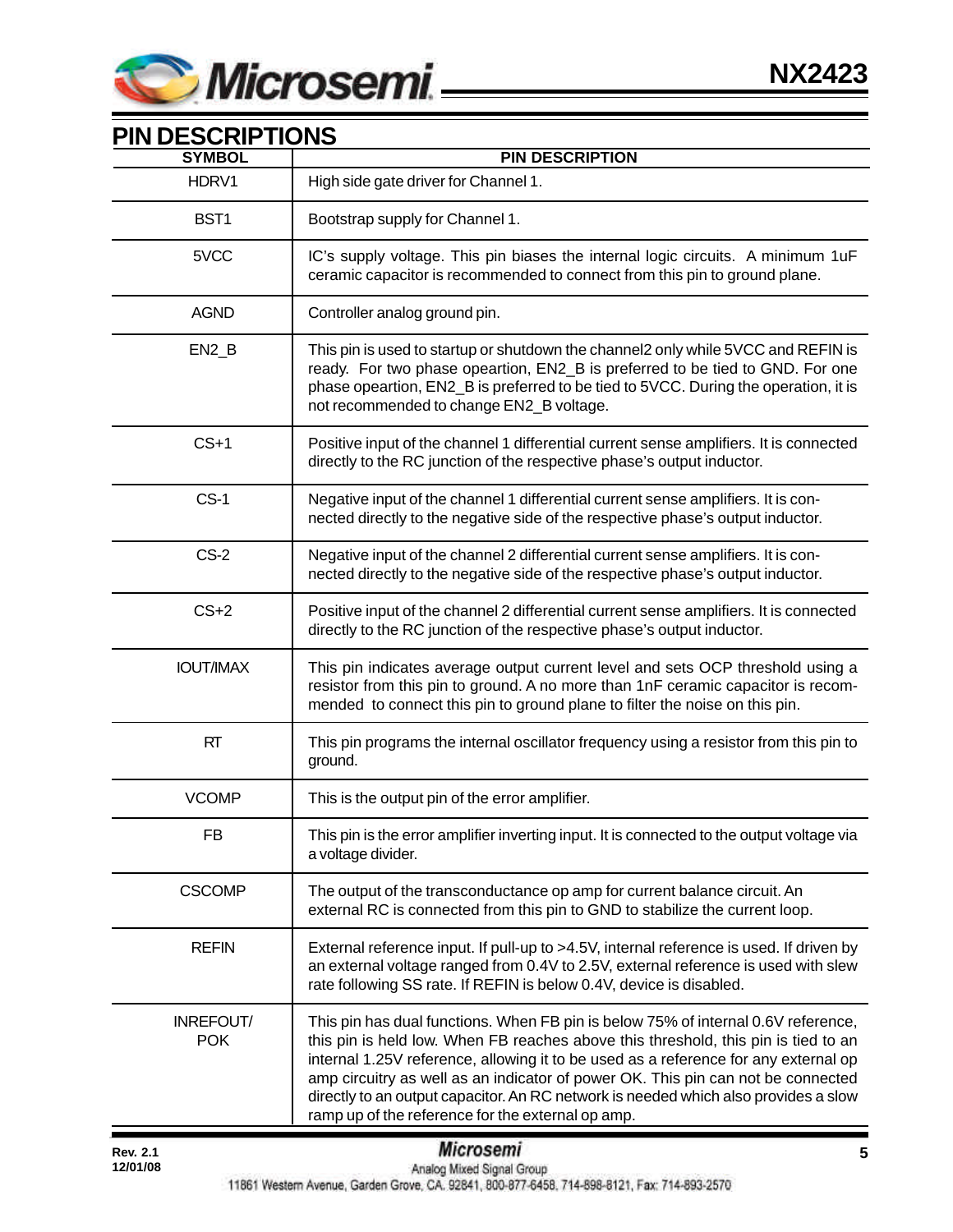

| <b>SYMBOL</b>     | <b>PIN DESCRIPTION</b>                                                                                                                                                                                                                                                                                                                                |
|-------------------|-------------------------------------------------------------------------------------------------------------------------------------------------------------------------------------------------------------------------------------------------------------------------------------------------------------------------------------------------------|
| BST <sub>2</sub>  | Bootstrap supply for Channel 2.                                                                                                                                                                                                                                                                                                                       |
| HDRV <sub>2</sub> | High side gate driver for Channel 2.                                                                                                                                                                                                                                                                                                                  |
| SW <sub>2</sub>   | Switch node for Channel2.                                                                                                                                                                                                                                                                                                                             |
| LDRV <sub>2</sub> | Low side gate driver for Channel 2.                                                                                                                                                                                                                                                                                                                   |
| <b>PVCC</b>       | This pin provide the supply voltage for the lower MOSFET drivers. This pin provide<br>the supply voltage for the lower MOSFET drivers. A high frequency ceramic 1uF<br>must be placed close to this pin and tied to PGND to provide peak current<br>needed for low side MOSFETs.                                                                      |
| LDRV1             | Low side gate driver for Channel 1.                                                                                                                                                                                                                                                                                                                   |
| SW <sub>1</sub>   | Switch node for Channel 1.                                                                                                                                                                                                                                                                                                                            |
| <b>PGND</b>       | This is the ground connection for the power stage of the controller.                                                                                                                                                                                                                                                                                  |
| <b>VCCDRV</b>     | The output of the 5V regulator controller that drives a low current low cost exter-<br>nal BIPOLAR transistor or an external MOSFET to regulate the voltage at Vcc pin<br>derived from BUS voltage. A resistor with value from 1k to 10k is used to connect<br>VCCDRV and VBUS. Pulling down VCCDRV is used to disable chip in NX2423<br>application. |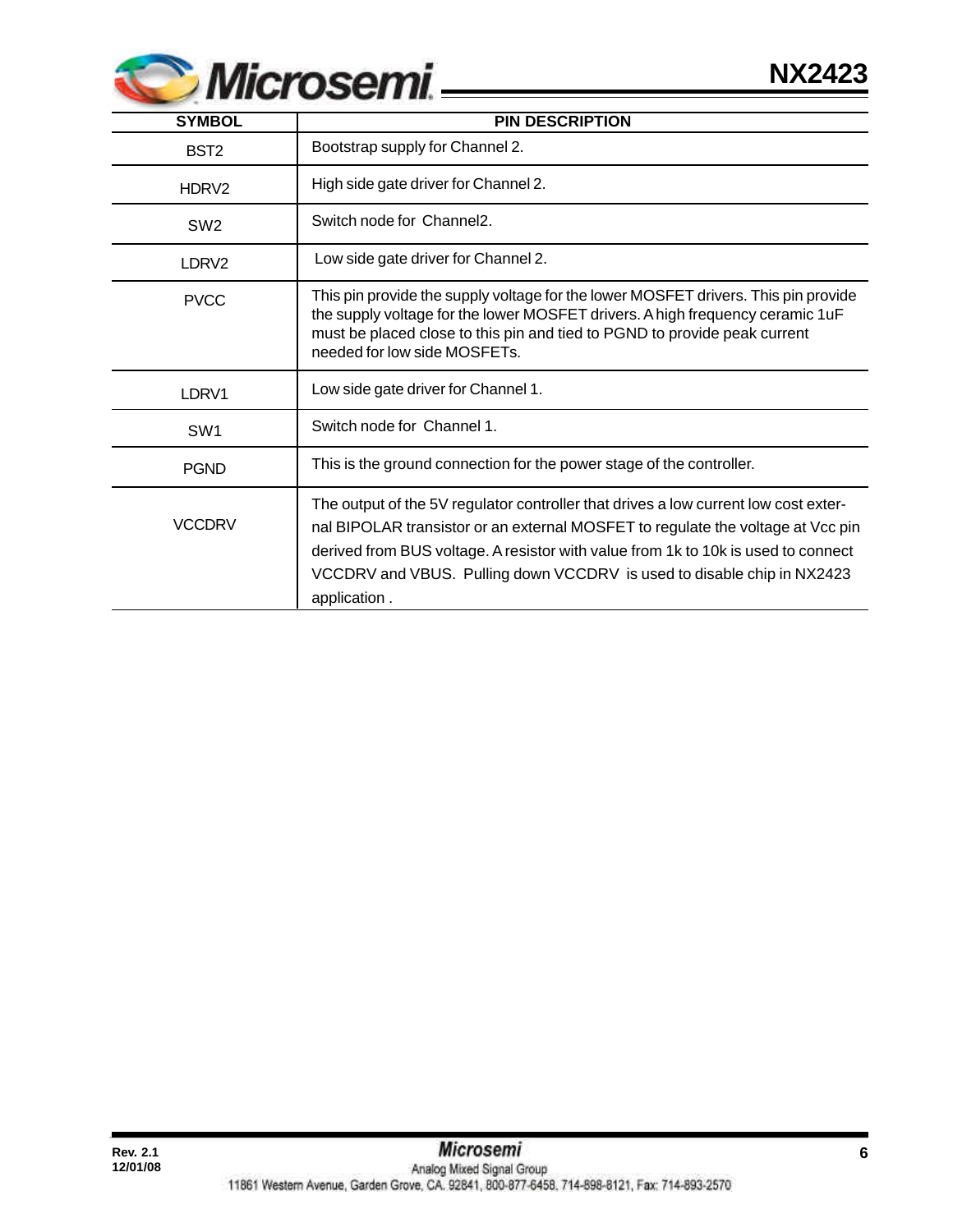

# **BLOCK DIAGRAM**



Figure 2 - Block diagram of NX2423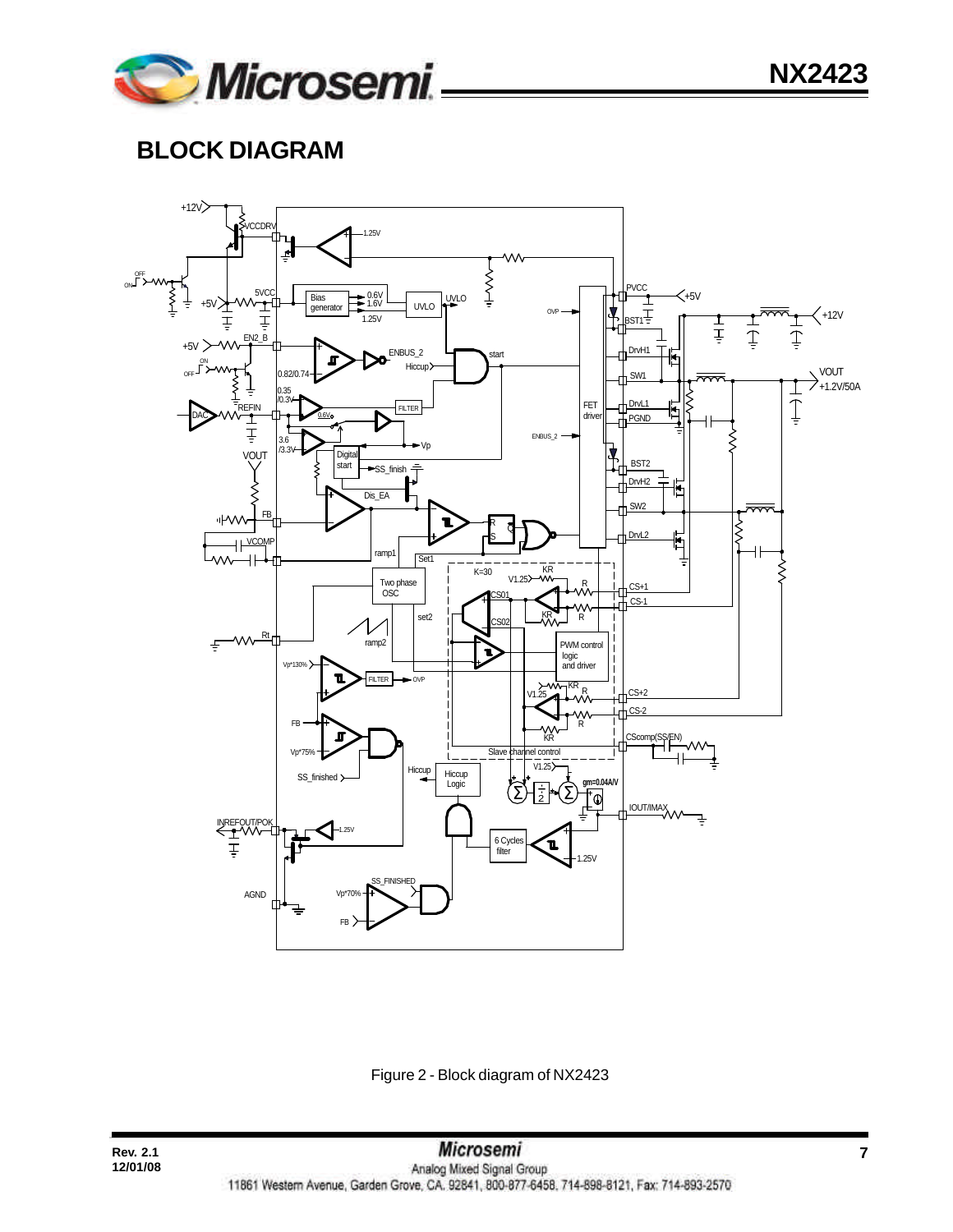

### **Symbol Used In Application Information:**

- V<sub>IN</sub> Input voltage
- VOUT Output voltage
- Iout Output current
- $\Delta V_{RIPPLE}$  Output voltage ripple
- F<sub>s</sub> Operation frequency for each channel
- $\Delta$ IRIPPLE Inductor current ripple

### **Design Example**

The following is typical application for NX2423.

 $V_{IN} = 12V$  $V$ OUT= $1.2V$  $I<sub>OUT</sub>=50A$ IOUT\_max=60A  $\Delta V$ RIPPLE <=12mV AVDROOP<=120mV @30A step FS=400kHz Phase number N=2

## **Output Inductor Selection**

The selection of inductor value is based on inductor ripple current, power rating, working frequency and efficiency. Larger inductor value normally means smaller ripple current. However if the inductance is chosen too large, it brings slow response and lower efficiency. Usually the ripple current ranges from 20% to 40% of the output current. This is a design freedom which can be decided by design engineer according to various application requirements. The inductor value can be calculated by using the following equations:

$$
L_{\text{OUT}} = \frac{V_{\text{IN}} - V_{\text{OUT}}}{\Delta I_{\text{RIPPLE}}} \times \frac{V_{\text{OUT}}}{V_{\text{IN}}} \times \frac{1}{F_s}
$$
  
 
$$
\Delta I_{\text{RIPPLE}} = k \times \frac{I_{\text{OUTPUT}}}{N} \qquad ...(1)
$$

where k is between 0.2 to 0.4. Select k=0.2, then

$$
L_{\text{OUT}} = \frac{12V - 1.2V}{0.2 \times \frac{50A}{2}} \times \frac{1.2V}{12V} \times \frac{1}{400kHz}
$$

 $L_{\text{OUT}} = 0.54$ uH

Choose inductor from Vishay IHLP\_5050FD-01 with L=0.68uH DCR=1.4mΩ.

Current Ripple is recalculated as

$$
\Delta I_{\text{RIPPLE}} = \frac{V_{\text{IN}} - V_{\text{OUT}}}{L_{\text{OUT}}} \times \frac{V_{\text{OUT}}}{V_{\text{IN}}} \times \frac{1}{F_{\text{s}}}
$$
  
= 
$$
\frac{12V - 1.2V}{0.68 \text{UH}} \times \frac{1.2V}{12V} \times \frac{1}{400 \text{kHz}} = 3.97 \text{A}
$$
...(2)

## **Output Capacitor Selection**

Output capacitor value is basically decided by the output voltage ripple, capacitor RMS current rating and load transient.

#### **Based on Voltage Ripple**

For electrolytic, POSCAP bulk capacitor, the ESR (equivalent series resistance) and inductor current typically determines the output voltage ripple.

$$
ESR_{\text{desire}} = \frac{\Delta V_{\text{RIPPLE}}}{\Delta I_{\text{RIPPLE}}} = \frac{12mV}{3.97A} = 3.022m\Omega \qquad ...(3)
$$

If low ESR is required, for most applications, multiple capacitors in parallel are better than a big capacitor. For example, for 12mV output ripple, SANYO OS-CON capacitors 2R5SEPC1000MX(1000uF 7mΩ) are chosen.

$$
N = \frac{ESR_{E} \times \Delta I_{RIPPLE}}{\Delta V_{RIPPLE}} \qquad ...(4)
$$

Number of Capacitor is calculated as

$$
N = \frac{7m\Omega \times 3.97A}{12mV}
$$

 $N = 2.3$ 

For ceramic capacitor, the current ripple is determined by the number of capacitor instead of ESR

$$
C_{\text{OUT}} = \frac{\Delta I_{\text{RipPLE}}}{8 \times F_{\text{S}} \times \Delta V_{\text{RipPLE}}} \qquad ...(5)
$$

Typically, the calculated capacitance is so small that the output voltage droop during the transient can not meet the spec although ripple is small.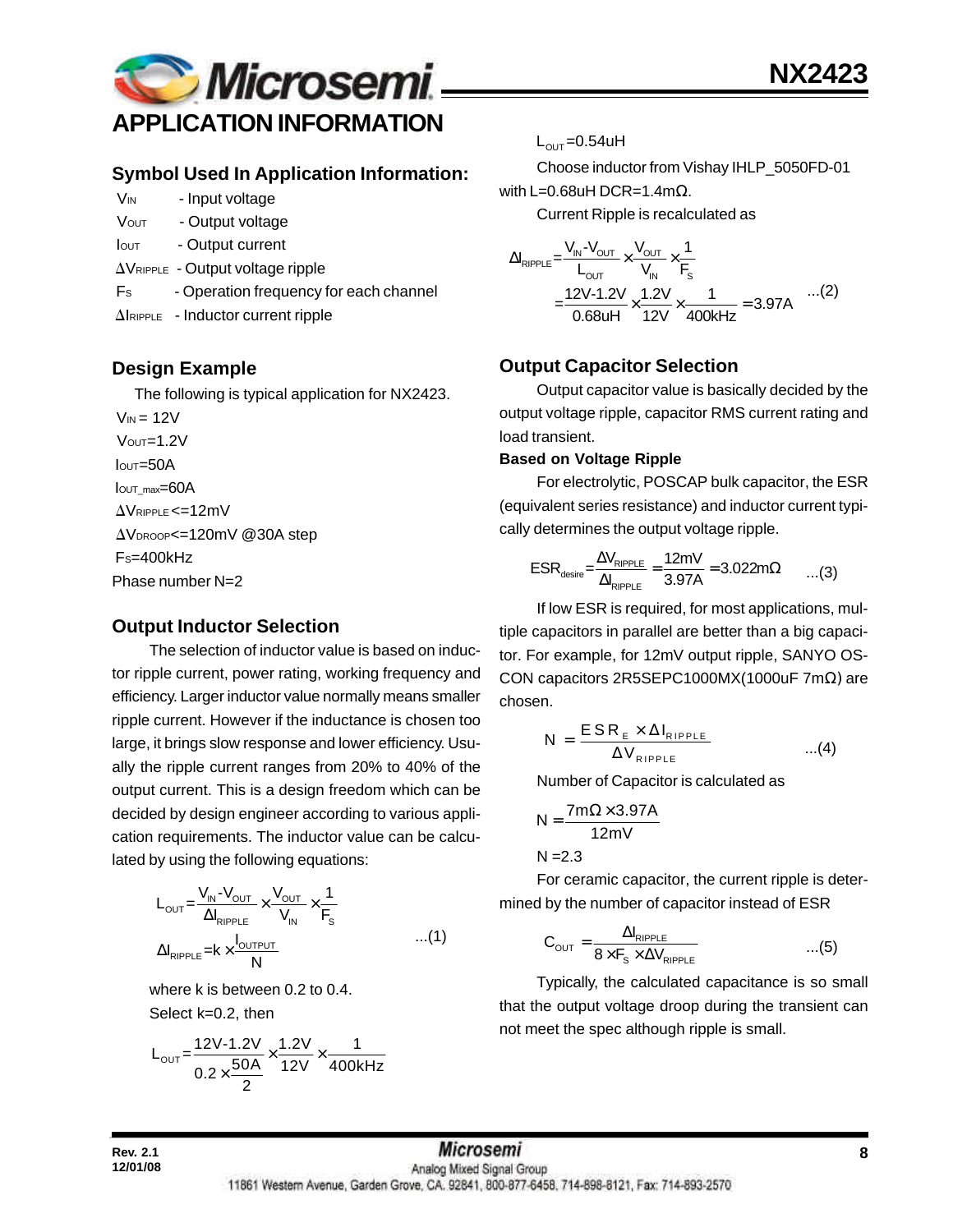

#### **Based On Transient Requirement**

Typically, the output voltage droop during transient is specified as:

#### $\Delta\rm{V}_{\rm{DROOP}}$ < $\Delta\rm{V}_{\rm{TRAN}}$  @ step load  $\Delta\rm{I}_{\rm{STEP}}$

During the transient, the voltage droop during the transient is composed of two sections. One Section is dependent on the ESR of capacitor, the other section is a function of the inductor, output capacitance as well as input, output voltage. For example, overshoot caused by  $\Delta I$ <sub>STEP</sub> transient load which is from high load to low load, can be estimated as the following equation,if assuming the bandwidth of system is high enough.

$$
\Delta V_{\text{overshoot}} = \text{ESR} \times \Delta I_{\text{step}} + \frac{V_{\text{OUT}}}{2 \times L \times C_{\text{OUT}}} \times \tau^2 \qquad ...(6)
$$

where *t* is the a function of capacitor, etc.

$$
\tau \!=\! \begin{cases} \!\!\!\!\! 0 \quad \text{if} \quad L_{\text{EFF}} \!\leq\! L_{\text{crit}} \\ \!\!\!\!\! L_{\text{EFF}} \!\times\! \Delta I_{\text{step}} \!-\! \text{ESR} \!\times\! C_{\text{OUT}} \quad \text{if} \quad L_{\text{EFF}} \!\geq\! L_{\text{crit}} \qquad ... (7) \end{cases}
$$

where

$$
L_{\text{EFF}} = \frac{L_{\text{OUT}}}{N} = \frac{0.68uH}{2} = 0.34uH
$$

$$
L_{\text{crit}} = \frac{ESR \times C_{\text{OUT}} \times V_{\text{OUT}}}{\Delta I_{\text{step}}} = \frac{ESR_{\text{E}} \times C_{\text{E}} \times V_{\text{OUT}}}{\Delta I_{\text{step}}} \quad ...(8)
$$

where  $\mathsf{ESR}_\mathsf{E}$  and  $\mathsf{C}_\mathsf{E}$  represents  $\mathsf{ESR}\,$  and capacitance of each capacitor if multiple capacitors are used in parallel.

The above equation shows that if the selected output inductor is smaller than the critical inductance, the voltage droop or overshoot is only dependent on the ESR of output capacitor. For low frequency capacitor such as electrolytic capacitor, the product of ESR and capacitance is high and  $L \le L_{crit}$  is true. In that case, the transient spec is dependent on the ESR of capacitor.

In most cases, the output capacitors are multiple capacitors in parallel. The number of capacitors can be calculated by the following

$$
N = \frac{ESR_{\rm E} \times \Delta I_{\rm step}}{\Delta V_{\rm tran}} + \frac{V_{\rm OUT}}{2 \times L \times C_{\rm E} \times \Delta V_{\rm tran}} \times \tau^2 \qquad \qquad ...(9)
$$

where

EFF crit EFF step E E EFF crit OUT 0 if L L L I ESR C if L L V ≤ τ = ×Δ − × ≥ ...(10)

For example, assume voltage droop during transient

is 120mV for 30A load step.

If the OS-CON capacitors (1000uF,  $7m\Omega$ ) is used, the critical inductance is given as

$$
L_{\text{crit}} = \frac{ESR_{\text{E}} \times C_{\text{E}} \times V_{\text{OUT}}}{\Delta I_{\text{step}}} =
$$

$$
\frac{7\text{m}\Omega \times 1000\mu\text{F} \times 1.2V}{30\text{A}} = 0.28\mu\text{H}
$$

The effective inductor value is 0.34uH which is bigger than critical inductance. In that case, the output voltage transient not only dependent on the ESR, but also capacitance.

number of capacitors is

$$
\tau = \frac{L_{\text{EFF}} \times \Delta I_{\text{step}}}{V_{\text{OUT}}} - \text{ESR}_{\text{E}} \times C_{\text{E}}
$$
\n
$$
= \frac{0.34 \mu H \times 30 \text{A}}{1.2 \text{V}} - 7 \text{m}\Omega \times 1000 \mu \text{F} = 1.5 \text{us}
$$
\n
$$
N = \frac{\text{ESR}_{\text{E}} \times \Delta I_{\text{step}}}{\Delta V_{\text{tran}}} + \frac{V_{\text{OUT}}}{2 \times L_{\text{EFF}} \times C_{\text{E}} \times \Delta V_{\text{tran}}} \times \tau^{2}
$$
\n
$$
= \frac{7 \text{m}\Omega \times 30 \text{A}}{120 \text{mV}} + \frac{1.2 \text{V}}{2 \times 0.34 \mu \text{H} \times 1000 \mu \text{F} \times 120 \text{mV}} \times (1.5 \text{us})^{2}
$$
\n= 1.78

The number of capacitors has to satisfied both ripple and transient requirement. Overall, we can choose N=2.

It should be considered that the proposed equation is based on ideal case, in reality, the droop or overshoot is typically more than the calculation. The equation gives a good start. For more margin, more capacitors have to be chosen after the test. Typically, for high frequency capacitor such as high quality POSCAP especially ceramic capacitor, 20% to 100% (for ceramic) more capacitors have to be chosen since the ESR of capacitors is so low that the PCB parasitic can affect the results tremendously. More capacitors have to be selected to compensate these parasitic parameters.

**12/01/08**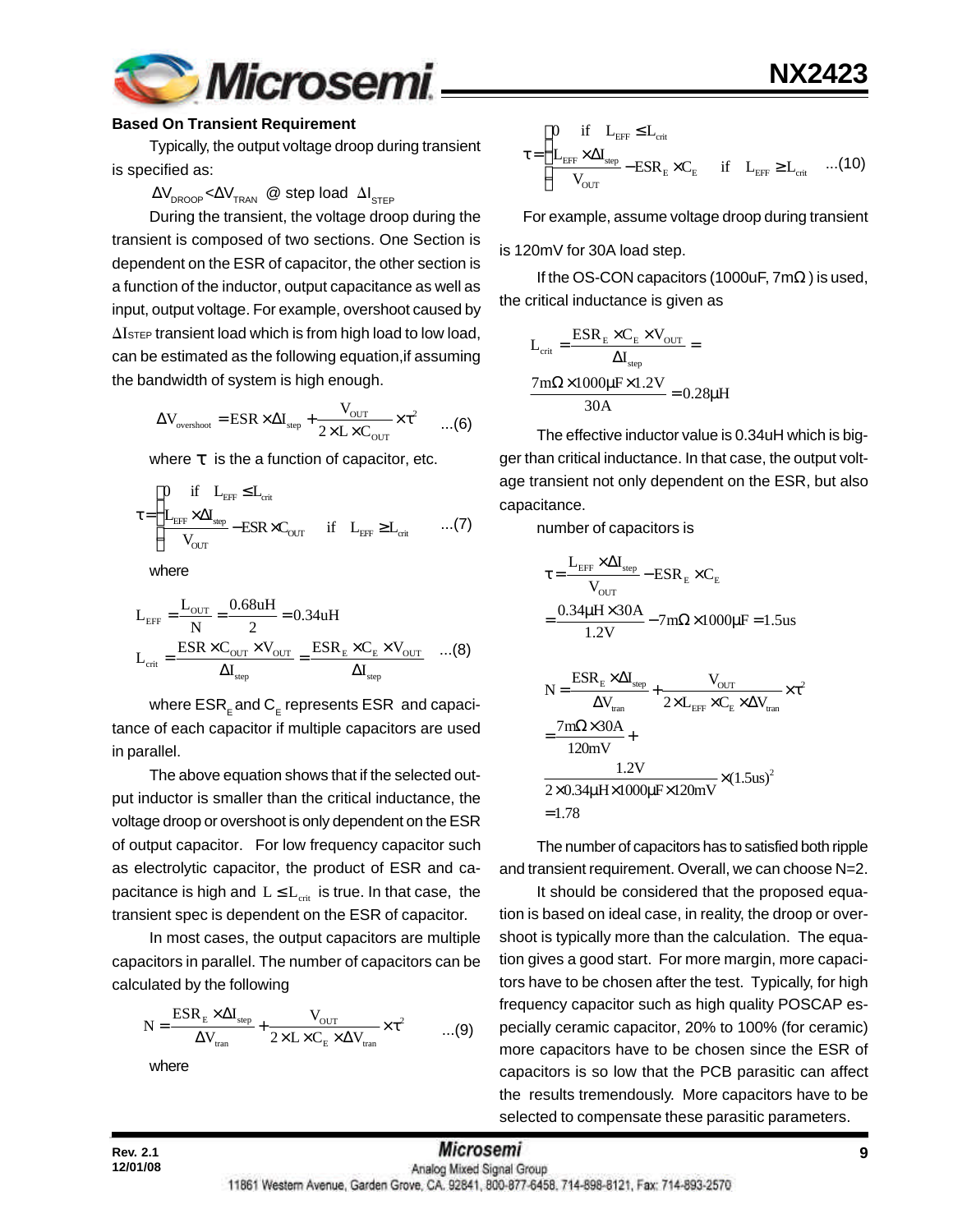

#### **Control Loop Compensator Design**

NX2423 can control and drive two channel synchro- ${\rm \bf \text{rows}\,\text{b}x}$ ks w ${\rm \bf \text{th}}\,180^{\circ}$  phase shift between each other. One of two channels is called master, the other is called slave. They are connected together by sharing the same output capacitors. Voltage loop is designed to regulate output voltage. In order to achieve the current balance in these two synchronous buck converters, current loop compensation network is employed to to make sure the currents in slave is following the master.

#### **Voltage Loop Compensator Design**

Due to the double pole generated by LC filter of the power stage, the power system has 180° phase shift, and therefore, is unstable by itself. In order to achieve accurate output voltage and fast transient response,compensator is employed to provide highest possible bandwidth and enough phase margin. Ideally, the Bode plot of the closed loop system has crossover frequency between 1/10 and 1/5 of the switching frequency, phase margin greater than 50° and the gain crossing 0dB with -20dB/decade. Power stage output capacitors usually decide the compensator type. If electrolytic capacitors are chosen as output capacitors, type II compensator can be used to compensate the system, because the zero caused by output capacitor ESR is lower than crossover frequency. Otherwise type III compensator should be chosen.

#### **A. Type II compensator design**

**12/01/08**

If the electrolytic capacitors are chosen as power stage output capacitors, usually the Type II compensator can be used to compensate the system.

Type II compensator can be realized by simple RC circuit without feedback as shown in figure 3. R3 and C1 introduce a zero to cancel the double pole effect. C2 introduces a pole to suppress the switching noise. The following equations show the compensator pole zero location and constant gain.

$$
Gain = \frac{R_3}{R_2} \qquad \qquad \dots (11)
$$

$$
F_z = \frac{1}{2 \times \pi \times R_3 \times C_1} \qquad \qquad \dots (12)
$$

$$
F_p \approx \frac{1}{2 \times \pi \times R_3 \times C_2} \qquad \dots (13)
$$



Figure 3 - Type II compensator



Figure 4 - Bode plot of Type II compensator

For this type of compensator,  $\mathsf{F}_\mathsf{o}$  has to satisfy  $F_{LC}$ < $F_{ESR}$ << $F_{O}$  and  $F_{O}$  <=1/10~1/5 $F_{S}$ 

Here a type II compensator is designed for the case which has six electrolytic capacitors(1800uF, 13mΩ) and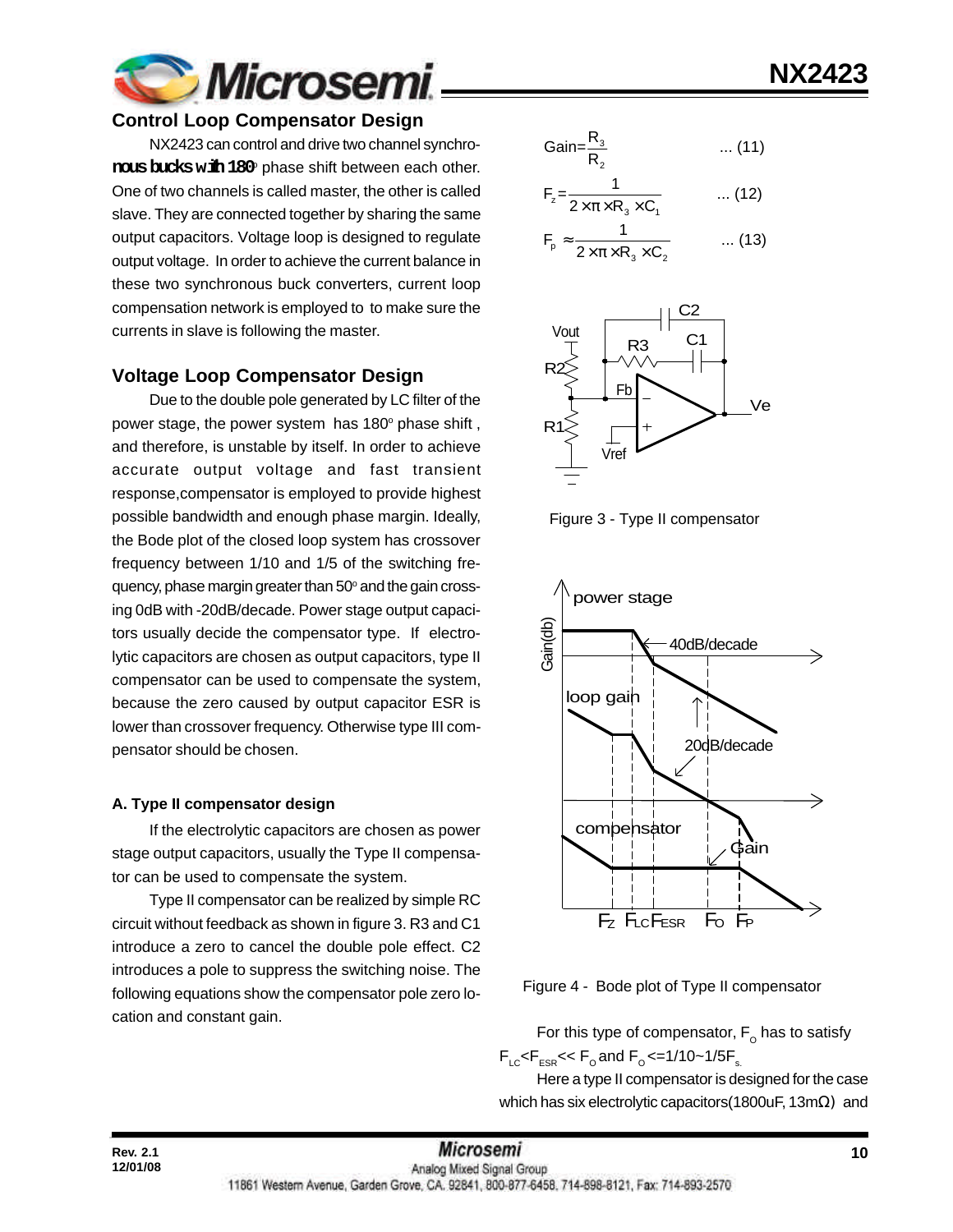

two 1.5uH inductors.

1. Calculate the location of LC double pole  $F_{\text{LC}}$ and ESR zero  $F_{ESR}$ .

$$
F_{LC} = \frac{1}{2 \times \pi \times \sqrt{L_{EFF} \times C_{OUT}}}
$$

$$
= \frac{1}{2 \times \pi \times \sqrt{0.75 u H \times 10800 u F}}
$$

$$
= 1.768 kHz
$$

$$
F_{ESR} = \frac{1}{2 \times \pi \times ESR \times C_{OUT}}
$$

$$
= \frac{1}{2 \times \pi \times 13 \text{ m}\Omega \times 1800 \text{ uF}}
$$

$$
= 6.801 \text{kHz}
$$

2.Set R $_2$  equal to10k $\Omega$  and calculate R $_{_1}$ .

$$
R_1 = \frac{R_2 \times V_{REF}}{V_{OUT} - V_{REF}} = \frac{10k\Omega \times 0.6V}{1.2V - 0.6V} = 10k\Omega
$$

3. Set crossover frequency Fo=15kHz.

4.Calculate  $\mathsf{R}_{_{3}}$  value by the following equation.

$$
R_{3} = \frac{V_{\text{osc}}}{V_{\text{in}}} \times \frac{2 \times \pi \times F_{\text{o}} \times L_{\text{EFF}}}{ESR} \times R_{2}
$$
  
= 
$$
\frac{1V}{12V} \times \frac{2 \times \pi \times 15kHz \times 0.75uH}{2.16m\Omega} \times 10k\Omega
$$
  
= 27.3k $\Omega$ 

Choose R<sub>3</sub>=27.4kΩ.

5. Calculate  $\mathsf{C}_\mathsf{1}$  by setting compensator zero  $\mathsf{F}_\mathsf{z}$ at 75% of the LC double pole.

$$
C_1 = \frac{1}{2 \times \pi \times R_3 \times F_z}
$$
  
= 
$$
\frac{1}{2 \times \pi \times 27.4 \text{k}\Omega \times 0.75 \times 1.768 \text{kHz}}
$$
  
= 4.4nF

Choose  $\mathsf{C}_\text{\tiny{1}}$ =4.7nF.

6. Calculate  $\mathsf{C}_\mathsf{2}$  by setting compensator pole  $\mathrm{F}_\mathsf{p}$ at half the swithing frequency.

$$
C_2 = \frac{1}{\pi \times R_3 \times F_s}
$$
  
= 
$$
\frac{1}{\pi \times 27.4 \text{ k}\Omega \times 400 \text{ kHz}}
$$
  
= 30 pF

Choose  $\mathsf{C}_2$ =33pF.

## **B. Type III compensator design**

 For low ESR output capacitors, typically such as Sanyo OSCON and POSCAP, the frequency of ESR zero caused by output capacitors is higher than the crossover frequency. In this case, it is necessary to compensate the system with type III compensator.

In design example, six electrolytic capacitors are used as output capacitors. The system is compensated with type III compensator. The following figures and equations show how to realize the this type III compensator with electrolytic capacitors.

$$
F_{z_1} = \frac{1}{2 \times \pi \times R_4 \times C_2}
$$
...(14)

$$
F_{z2} = \frac{1}{2 \times \pi \times (R_2 + R_3) \times C_3}
$$
...(15)

$$
F_{p_1} = \frac{1}{2 \times \pi \times R_3 \times C_3}
$$
...(16)

$$
F_{p_2} = \frac{1}{2 \times \pi \times R_4 \times \frac{C_1 \times C_2}{C_1 + C_2}}
$$
...(17)

where Fz1, Fz2, FP1 and FP2 are poles and zeros in the compensator.



Figure 5 - Type III compensator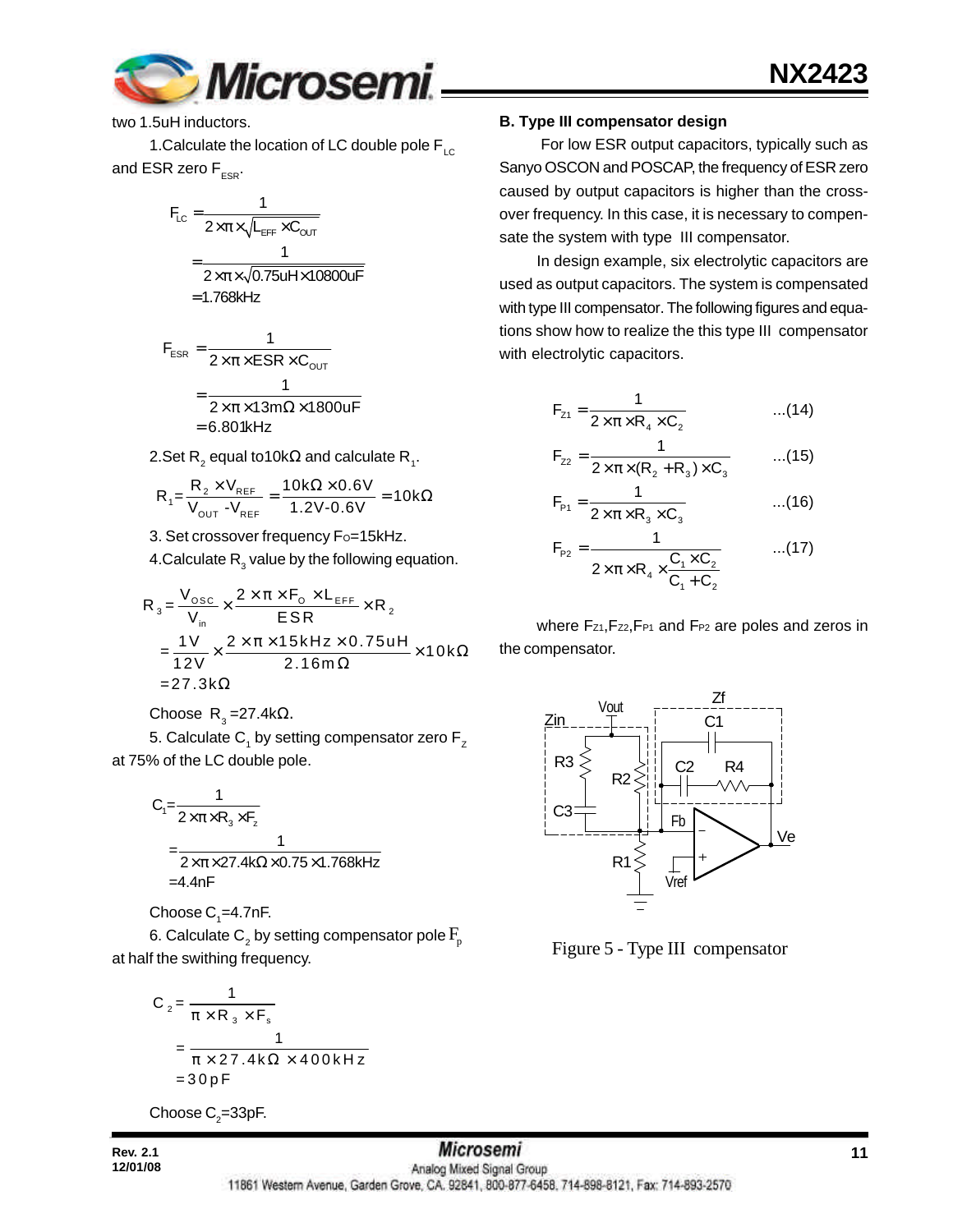



Figure 6 - Bode plot of Type III compensator

The transfer function of type III compensator is given by:

$$
\frac{V_e}{V_{OUT}} = \frac{1}{sR_2 \times (C_2 + C_1)} \times \frac{(1 + sR_4 \times C_2) \times [1 + s(R_2 + R_3) \times C_3]}{(1 + sR_4 \times \frac{C_2 \times C_1}{C_2 + C_1}) \times (1 + sR_3 \times C_3)}
$$

Use the same power stage requirement as demo board. The crossover frequency has to be selected as  $F_{LC}$ < $F_{ESR}$ < $F_{O}$ , and usually  $F_{O}$ <=1/10~1/5 $F_{S}$ .

1. Calculate the location of LC double pole  $F_{LC}$ and ESR zero  $F_{ESR}$ .

$$
F_{LC} = \frac{1}{2 \times \pi \times \sqrt{L_{EFF} \times C_{OUT}}}
$$

$$
= \frac{1}{2 \times \pi \times \sqrt{0.34 u H \times 2000 u F}}
$$

$$
= 6.1 k Hz
$$

$$
F_{ESR} = \frac{1}{2 \times \pi \times ESR \times C_{OUT}}
$$

$$
= \frac{1}{2 \times \pi \times 3.5 \text{m}\Omega \times 2000 \text{uF}}
$$

$$
= 22.7 \text{kHz}
$$

2.Set R $_{2}$  equal to10kΩ.

 $v_1 = \frac{R_2 \times V_{REF}}{V_{OUT} - V_{REF}}$  $R_1 = \frac{R_2 \times V_{REF}}{V_{OUT} - V_{REF}} = \frac{10k\Omega \times 0.6V}{1.2V - 0.6V} = 10k$  $\frac{X V_{REF}}{Y} = \frac{10 k\Omega \times 0.6 V}{10 k\Omega \times 0.2 V} = 10 k\Omega$ 

Choose R<sub>1</sub>=10kΩ.

3. Calculate  $\mathsf{C}_3$  by setting  $\mathsf{F}_{z2}$  =  $\mathsf{F}_{\mathsf{LC}}$  and  $\mathsf{F}_{\mathsf{p1}}$  = $\mathsf{F}_{\mathsf{ESR}}$ .

$$
C_3 = \frac{1}{2 \times \pi \times R_2} \times (\frac{1}{F_{z2}} - \frac{1}{F_{p1}})
$$
  
=  $\frac{1}{2 \times \pi \times 10k\Omega} \times (\frac{1}{6.1kHz} - \frac{1}{22.7kHz})$   
= 1.9nF

Choose  $\text{C}_3$ =1.8nF. 5. Calculate  $\mathsf{R}_{_{3}}$  by equation (13).

$$
R_{3} = \frac{1}{2 \times \pi \times F_{P1} \times C_{3}}
$$
  
= 
$$
\frac{1}{2 \times \pi \times 22.7 \text{kHz} \times 1.8 \text{nF}}
$$
  
= 3.89k\Omega

Choose R<sub>3</sub>=3.92k $\Omega$ .

6. Calculate  $\mathsf{R}_{_4}$  by choosing  $\mathsf{F}_{_{\text{\tiny O}}}$ =40kHz.

$$
R_4 = \frac{V_{osc}}{V_{in}} \times \frac{2 \times \pi \times F_0 \times L_{EFF}}{ESR} \times \frac{R_2 \times R_3}{R_2 + R_3}
$$
  
=  $\frac{1V}{12V} \times \frac{2 \times \pi \times 40kHz \times 0.34uH}{3.5m\Omega} \times \frac{10k\Omega \times 3.92k\Omega}{10k\Omega + 3.92k\Omega}$   
= 5.73k $\Omega$ 

Choose 
$$
R_4
$$
=5.62kΩ.

7. Calculate  $\mathsf{C}_2^{}$  with zero  $\mathsf{F}_{\mathsf{z}^1}$  at 75% of the LC double pole by equation (11).

$$
C_2 = \frac{1}{2 \times \pi \times F_{z1} \times R_4}
$$
  
= 
$$
\frac{1}{2 \times \pi \times 0.75 \times 6.1 \text{kHz} \times 5.62 \text{k}\Omega}
$$
  
= 6.2nF

Choose C $_{\textrm{\tiny{2}}}$ =6.8nF.

8. Calculate C<sub>1</sub> by equation (14) with pole F<sub>p2</sub> at half the switching frequency.

$$
C_1 = \frac{1}{2 \times \pi \times R_4 \times F_{P2}}
$$
  
= 
$$
\frac{1}{2 \times \pi \times 5.62 k\Omega \times 200 kHz}
$$
  
= 141pF

Choose  $\mathrm{C}_\text{\tiny{1}}$ =150pF.

**Rev. 2.1 12 12** *MICTOSEMI* 11861 Western Avenue, Garden Grove, CA. 92841, 800-877-6458, 714-898-8121, Fax: 714-893-2570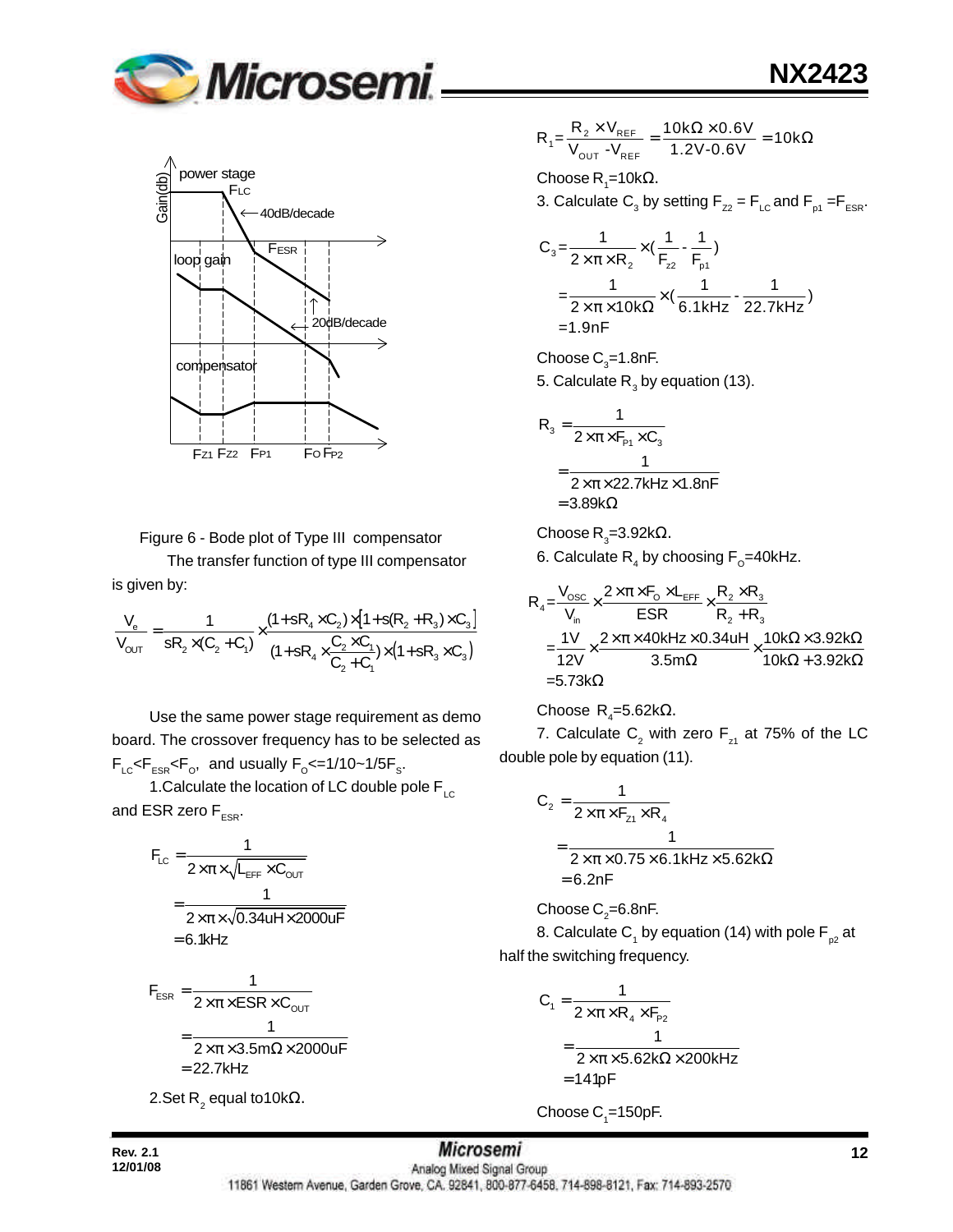

## **Current Loop Compensator Design**



Figure 7 - Current loop control diagram



Figure 8 - Function diagram of current loop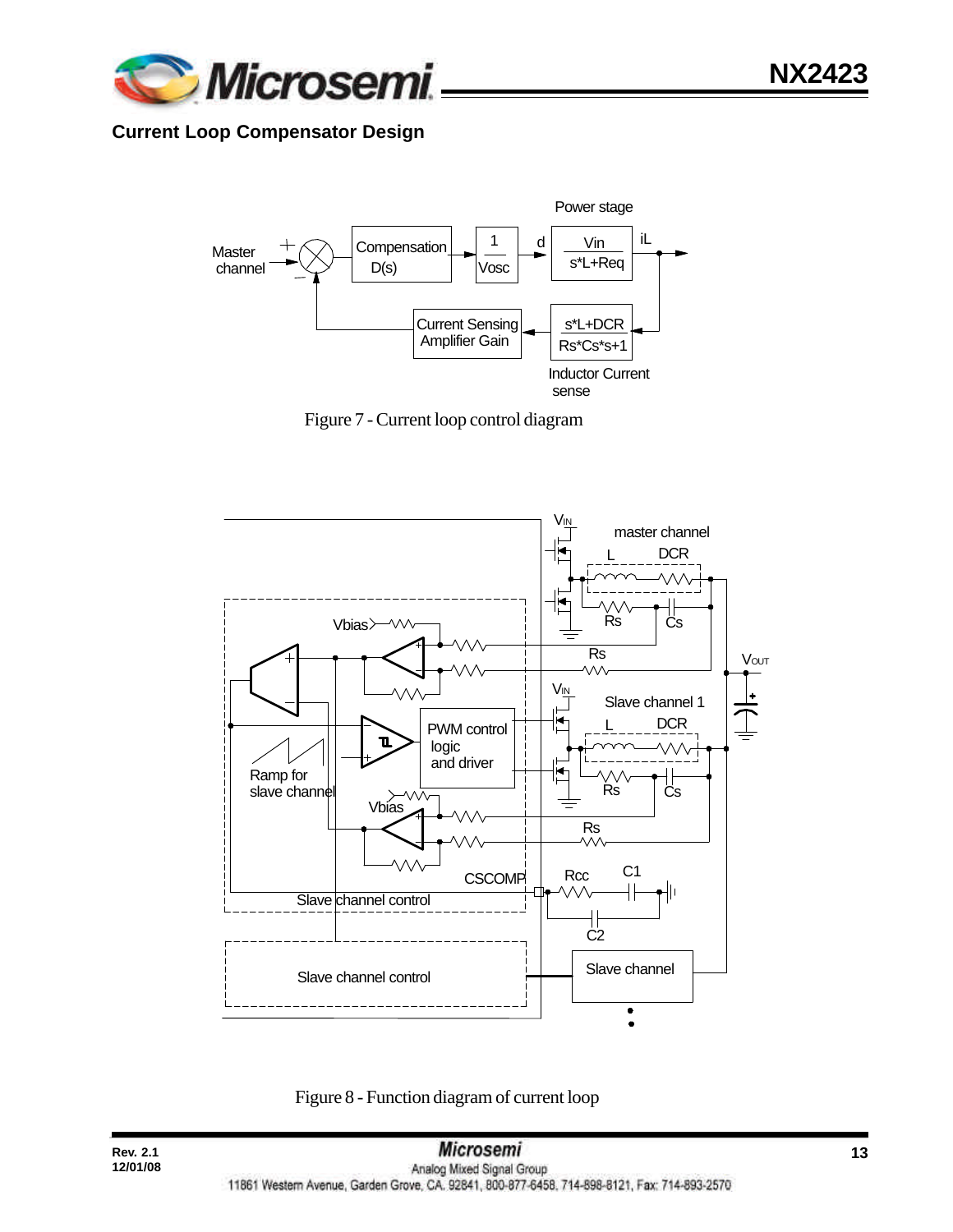

**Inductor Current Sensing**



Figure 9 - Inductor current sensing using RC network.

 The inductor current can be sensed through a RC network as shown above. The advantage of the RC network is the lossless comparing with a resistor in series with output inductor.

The selection of the resistor sensing network is chosen by the following equation:

$$
R_s \times C_s = \frac{L}{DCR} \qquad \qquad ...(18)
$$

If the above equation is satisfied, the voltage across the sensing capacitor Cs will be equal to the inductor current times DCR of inductor for all frequency domain.

 $V_{\rm s}$   $_{\rm II}$  = DCR  $\times$  i<sub>1</sub>

If the sensing capacitor is chosen

$$
C_{s} = 1\mu F
$$

 $\textsf{C}_\text{s}$  must be X7R or COG ceramic capacitor. The sensing resistor is calculated as

$$
R_{s} = \frac{L}{DCR \times C_{s}}
$$

**12/01/08**

For example, for 0.68uH inductor with 1.4mΩ DCR, we have

$$
R_s = \frac{0.68\mu H}{1.4m\Omega \times 1\mu F} = 486\Omega
$$

 In most of cases, the selection of sensing resistor based on the above equation will be sufficient. However, for some inductor such as toroid coiled inductor with micrometal, even the product of sensing resistor and capacitor is perfectly match with L/DCR, the voltage across the capacitor still has overshoot due to the nonlinearity of inductor. This will affect the droop accuracy during the transient if droop function is required. The illustration is shown in the following figure.



Figure 10 - Droop accuracy affected by the nonlinearity of inductor.

In this case, the sensing resistor has to be chosen

$$
R_s \geq \frac{L}{DCR \times C_s}
$$

 to compensate the overshoot. This selection only affects the small signal mode of current loop. For DC accuracy, there is no effect since the DC voltage across the sensing capacitor will equal to the DCR times inductor current at DC load no matter what Rs is. In this example, Rs=620Ω.

R<sub>s</sub> value is preferred to be less than 400 $\Omega$  in NX2423's application, therefore we need to reiterate the calculation, choose  $\textsf{C}_\text{s}$  2.2uF instead.  $\textsf{R}_\text{s}$  value is finally chosen as 301Ω .

 Powe dissipation of Rs resistor is calculated as followed:

$$
P_D(R_S) = \frac{(V_{IN} - V_{OUT})^2}{R_S} \times D + \frac{V_{OUT}^2}{R_S} \times (1 - D)
$$
  
= 
$$
\frac{(12V - 1.2V)^2}{301\Omega} \times 0.1 + \frac{(1.2V)^2}{301\Omega} \times (1 - 0.1)
$$
  
= 0.04W

The power rating of Rs should be over 0.04W.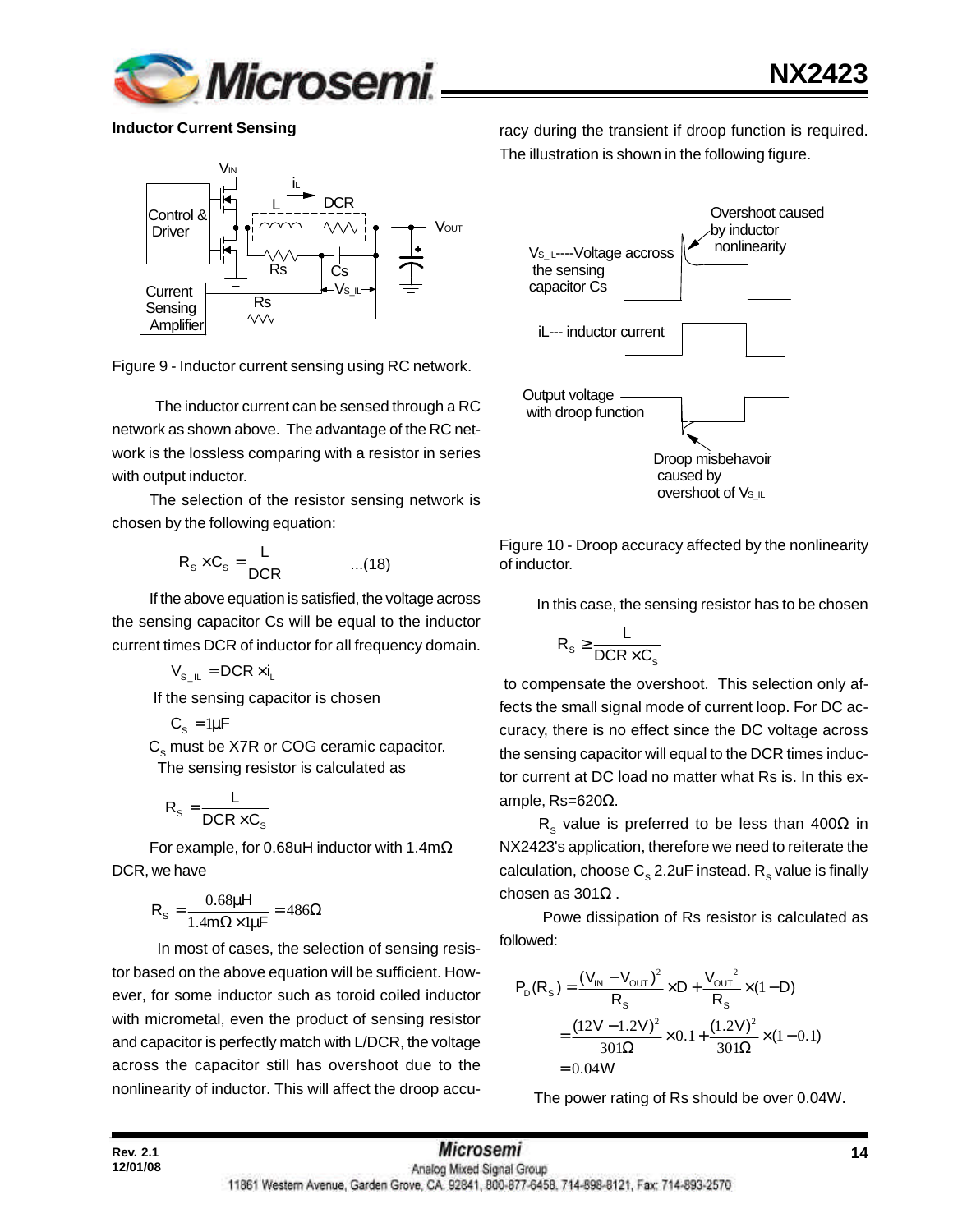

**Current Loop Compensation**



Figure 11 - Bode plot of current loop

 The diagram and bode plot for current loop of NX2423 is shown in above figure. The current signal through inductor sensing is amplified by current sensing differential amplifier. The amplified slave current signal is compared with the amplified inductor current from master channel (channel 1 for NX2423) through a transconductance amplifier, the difference between channel current will change the output of transconductance amplifier, which will compare with a internal ramp signal and changes the duty cycle of slave channel buck converter. If the inductor are perfectly matched and the PWM controller has no offset, the DC current in slave channel will equal to the DC current of master channel (channel 1) due to the gain of current loop.

 From the bode plot, the power stage has one pole located at

$$
F_{\rm p1} = \frac{R_{\rm eq}}{2 \times \pi \times L}
$$

where  $\mathsf{R}_{_\mathsf{eq}}$  is the equivalent resistor and it is given by

$$
R_{\text{eq}} \approx DCR + R_{\text{dson\_con}} \times \frac{V_{\text{OUT}}}{V_{\text{IN}}} + R_{\text{dson\_syn}} \times \left(1 - \frac{V_{\text{OUT}}}{V_{\text{IN}}}\right)
$$

 $R_{dson\_con}$  is the Rdson of control FET and  $R_{dson\_syn}$  is the Rdson of synchronous FET. For this example,

$$
R_{\text{eq}} = 7.4 \text{m}\Omega
$$

The pole is located as

$$
F_{\rm p1} = \frac{R_{\rm eq}}{2 \times \pi \times L} = \frac{7.4 \text{ m}\Omega}{2 \times \pi \times 0.68 \mu H} = 1.7 \text{kHz}
$$

The current compensation transfer function is

given as

$$
D(s) = \frac{g_m}{s \times (C_1 + C_2)} \times \frac{1 + s \times R_{cc} \times C_1}{1 + s \times \frac{R_{cc} \times C_1 \times C_2}{C_1 + C_2}}
$$

It has one zero and one pole. The ideal is to choose resistor Rcc to achieve desired loop gain such as 50kHz. Rcc can be calculated as

$$
R_{\rm cc} = \frac{2 \times \pi \times F_{\rm o} \times L \times V_{\rm osc}}{g_{\rm m} \times V_{\rm in} \times K_{\rm c} \times DCR}
$$
...(19)

where

$$
K_{\rm C} \approx \frac{60 \cdot k\Omega}{2k\Omega + R_{\rm s}} = 22.9
$$

60kΩ and 2kΩ is the internal resistance for the current sensing amplifier.

For fast response, we can set the current loop cross-over frequency one and half times of voltage loop cross-over frequency. Since the voltage loop cross-over frequency is typically selected as 1/10 of switching frequency, we choose F<sub>o</sub>=50kHz.

$$
R_{\infty} = \frac{2 \times \pi \times 50 \text{kHz} \times 0.68 \mu \text{Hz} \times 1 \text{V}}{1.6 \text{mA} / \text{V} \times 12 \text{V} \times 22.9 \times 1.4 \text{m}\Omega} = 442 \Omega
$$

**Select** 

$$
\mathsf{R}_{\scriptscriptstyle{\text{cc}}} = 430\Omega \, .
$$

The selection of capacitor  $\mathsf{C}_\mathtt{1}$  is such that the zero of compensation will cancel the pole of power stage, therefore,

$$
C_1 = \frac{L}{R_{eq} \times R_{cc}} = \frac{0.68 \mu H}{7.4 m \Omega \times 430 \Omega} = 214 nF
$$

Typically, the capacitor  $C_1$  is so big that the current loop may start slowly during the start up. Therefore, smaller capacitor can be selected. However, the selected capacitor can not reduce too much to cause phase droop.

Select  $C_{1}$ =220nF.

The capacitor  $\mathsf{C}_2^{}$  is an option and it is used to filter out the switching noise.  ${\sf C}_2$  can be calculated as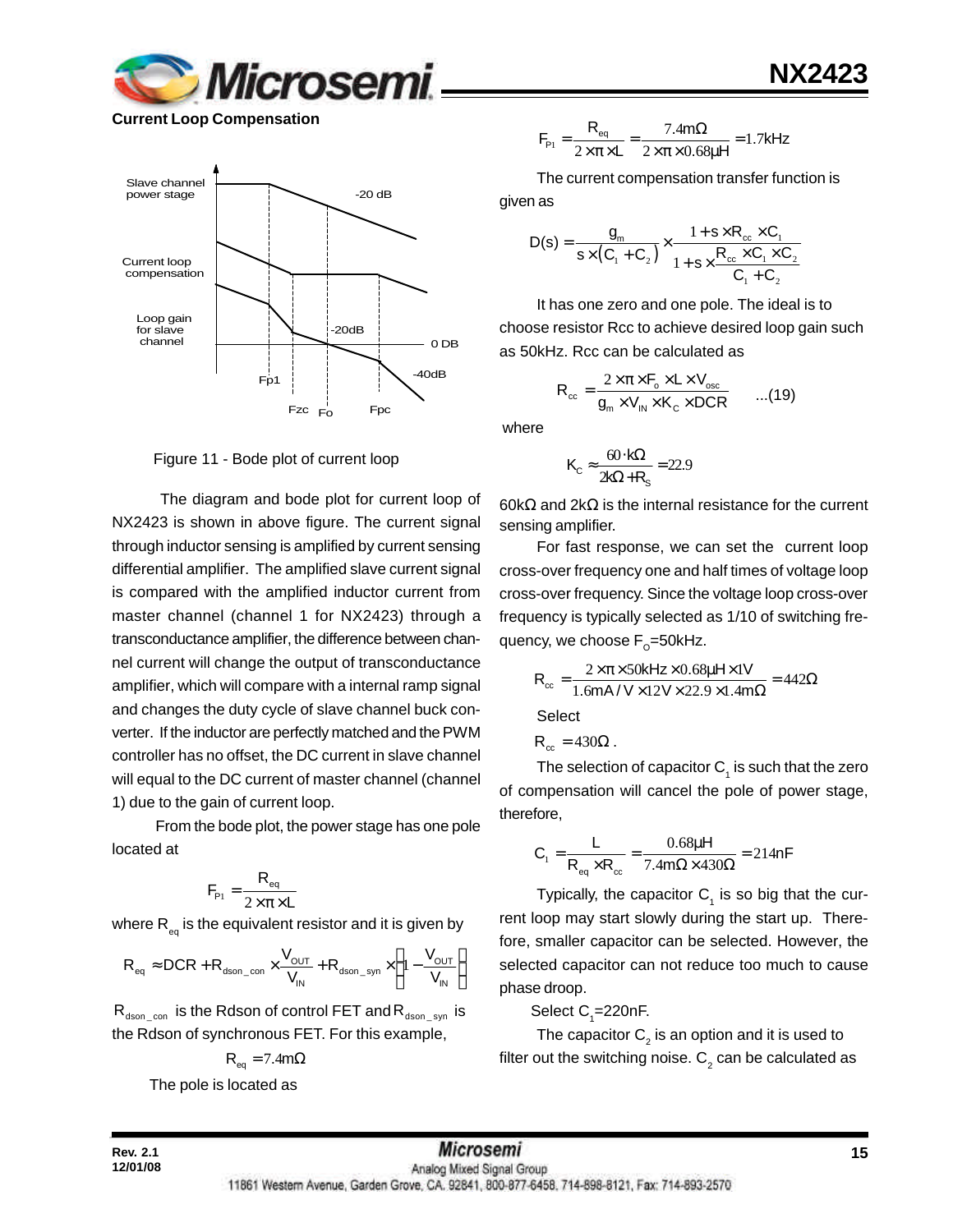

$$
C_2 = \frac{1}{\pi \times R_{cc} \times F_s} = \frac{1}{\pi \times 430\Omega \times 400kHz} = 1.85nF
$$
  
Select C<sub>2</sub>=2.2nF.

### **Frequency Selection**

The frequency can be set by external Rt resistor. The relationship between frequency per phase and RT pin around 400kHz is shown as follows.

$$
R_{\tau} \approx \frac{40000000}{F_s} \qquad \qquad \dots (20)
$$



**Frequency(kHz) vs Rt(kohm)**

Figure 12 - Frequency vs Rt chart

#### **Input Filter Selection**

The selection criteria of input capacitor are voltage rating and the RMS current rating. For conservative consideration, the capacitor voltage rating should be 1.5 times higher than the maximum input voltage. The RMS current rating of the input capacitor for multi-phase converter can be estimated from the above Figure 13.

First, determine the duty cycle of the converter (V $_{\rm \scriptscriptstyle O}$ /  $V_{1N}$ ). The ratio of input RMS current over output current can be obtained. Then the total input RMS current can be calculated. From this figure, it is obvious that a multiphase converter can have a much smaller input RMS current, which results in a lower amount of input capacitors that are required.

 For example, Vin=12V, Vout=1.2V. The duty cycle is D=Vout/Vin=1.2/12=10%. From the figure, for two phase, the normlized RMS current is

#### 0.2\*Iout=0.2\*50A=10A.

 A combination of ceramic and electrolytic(SANYO WG or WF series) or OSCON type capacitors can achieve both ripple current capability together with having enough capacitance such that input voltage will not sag too much. In this application, one OSCON SVPC180M(180uF, 16V, 2.8A) and three 10uF X5R ceramic capacitors are selected.

A 1uH input inductor is recommended to slow down the input current transient. Suppose power stage efficiency is 0.8, then input current can estimated by

$$
I_{INPUT} = \frac{I_{OUT} \times V_{OUT}}{\eta \times V_{IN}} = \frac{60A \times 1.2V}{0.8 \times 12V} = 7.5A
$$

In this application, Coilcraft DO3316P\_102HC with RMS rating 10A is chosen.



Figure 13 - Normalized input RMS current vs. duty cycle

### **Over Current/Short Circuit Protection**

The converter will go into hiccup mode if the output current reaches a programmed limit  $I_{\text{OCD}}$ determined by the resistor value  $\mathsf{R}_{_{\mathrm{ocp}}}$  at pin IOUT/IMAX.

$$
R_{OCP} = \frac{1.25V}{0.04mA/V} \times \frac{2k\Omega + R_s}{60k\Omega} \times \frac{2}{DCR} \times \frac{1}{I_{OCP}} \quad ...(21)
$$

Where  $I_{\text{opp}}$  is the desired over current protection level,  $\mathsf{R}_{_\mathbf{S}}$  is the current sensing matching resistor when using DCR sensing method.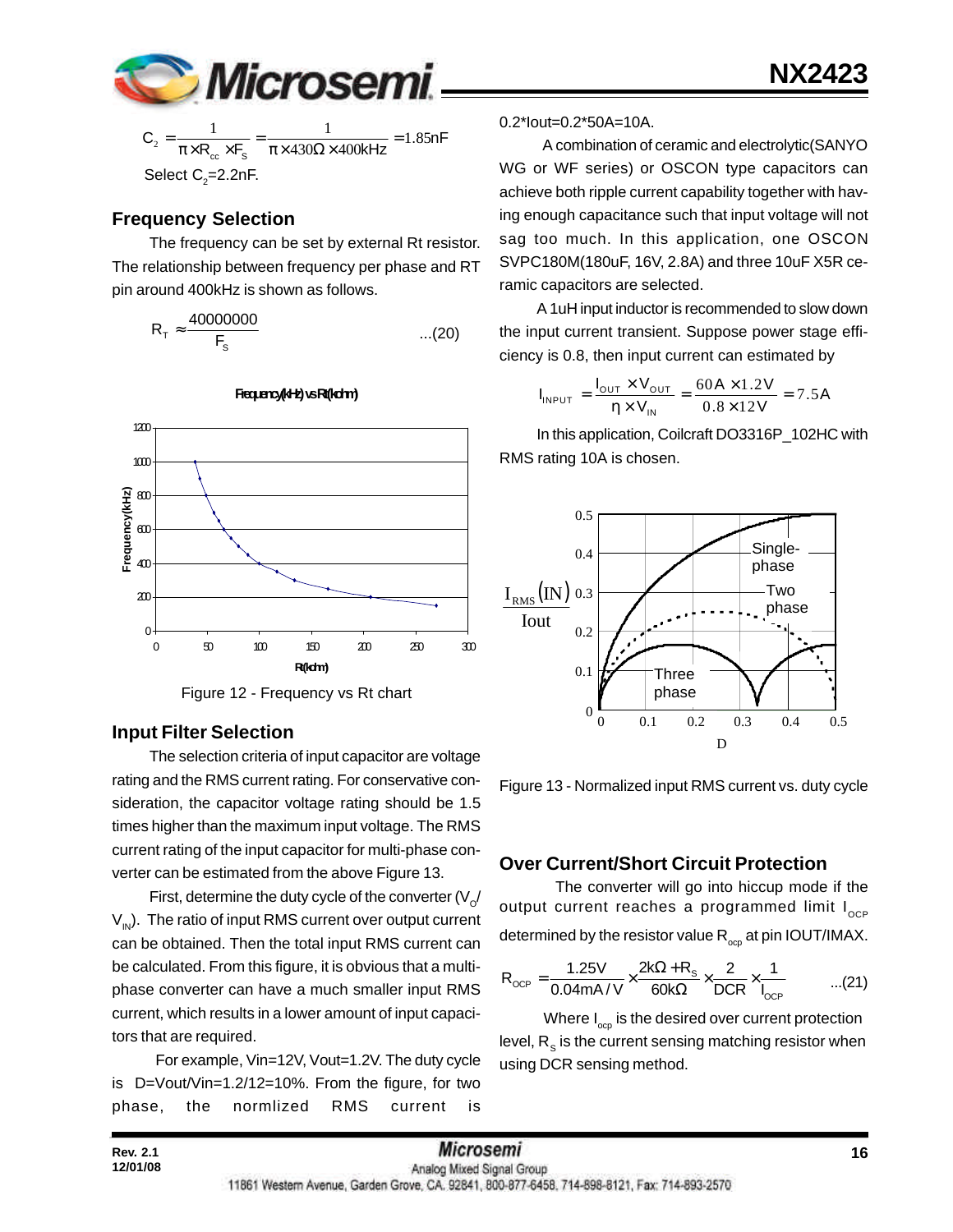

### **Over Voltage Protection**

Over voltage protection is achieved by sensing the output voltage through resistor divider. The sensed voltage on FB pin is compared with  $130\%$ \*V<sub>REF</sub> to generate the OVP signal.

#### **Power MOSFETs Selection**

The NX2423 requires two N-Channel power MOSFETs for each channels. The selection of MOSFETs is based on maximum drain source voltage, gate source voltage, maximum current rating, MOSFET on resistance and power dissipation. The main consideration is the power loss contribution of MOSFETs to the overall converter efficiency. In this design example, eight NTD60N02 are used. They have the following parameters:  $V_{DS}$ =25V, I<sub>D</sub> =62A, R<sub>DSON</sub> =12m $\Omega$ , Q<sub>GATE</sub> =9nC.

 There are three factors causing the MOSFET power loss:conduction loss, switching loss and gate driver loss.

Gate driver loss is the loss generated by discharging the gate capacitor and is dissipated in driver circuits. It is proportional to frequency and is defined as:

$$
\mathsf{P}_{\mathsf{gate}} = (\mathsf{Q}_{\mathsf{HGATE}} \times \mathsf{V}_{\mathsf{HGS}} + \mathsf{Q}_{\mathsf{LGATE}} \times \mathsf{V}_{\mathsf{LGS}}) \times \mathsf{F}_{\mathsf{S}} \qquad \qquad \ldots \text{(22)}
$$

where  $Q_{\text{HGATE}}$  is the high side MOSFETs gate charge, QLGATE is the low side MOSFETs gate charge, VHGS is the high side gate source voltage, and  $V_{LGS}$  is the low side gate source voltage. This power dissipation should not exceed maximum power dissipation of the driver device.

Conduction loss is simply defined as:

$$
P_{HCON} = I_{OUT}^2 \times D \times R_{DS(ON)} \times K
$$
  
\n
$$
P_{LCDN} = I_{OUT}^2 \times (1 - D) \times R_{DS(ON)} \times K
$$
...(23)  
\n
$$
P_{TOTAL} = P_{HCON} + P_{LCDN}
$$

Where the RDS(ON) will increases as MOSFET junction temperature increases,  $K$  is  $R_{DS(ON)}$  temperature dependency and should be selected for the worst case. Conduction loss should not exceed package rating or overall system thermal budget.

Switching loss is mainly caused by crossover conduction at the switching transition. The total switching loss can be approximated.

$$
P_{\text{sw}} = \frac{1}{2} \times V_{\text{IN}} \times I_{\text{OUT}} \times T_{\text{sw}} \times F_{\text{s}}
$$
...(24)

 ${\sf T}_{_{\sf SW}}$  is the sum of  $\, {\sf T}_{_{\sf R}}$  and  ${\sf T}_{_{\sf F}}$  which can be found in mosfet datasheet,  $I_{\text{OUT}}$  is output current, and  $Fs$  is switching frequency. Swithing loss Psw is frequency dependent.

#### **Soft Start and Enable Signal Operation**

The NX2423's master channel will start operation after 5VCC and REFIN have reached their threshold voltages. Pulling down VCCDRV will cause 5VCC drop below to its threshold, then shuts down NX2423.

The slave channel will start operation only when EN2\_B is less than 0.8V, 5VCC and REFIN have reached their respective thresholds. For two phase opeartion, EN2\_B is preferred to be tied to GND. For one phase opeartion, EN2\_B is preferred to be tied to 5VCC. During the operation, it is not recommended to change EN2\_B voltage.

Once the converter starts, there is a soft start sequence of 1024 steps between 0 and  $V_{RFF}$ . The ramp rate is determined by the switching frequency.

$$
\frac{dV_o}{dt} = \frac{V_o}{1024 \times T_s} \qquad \qquad \dots (25)
$$

#### **Layout Considerations**

The layout is very important when designing high frequency switching converters. Layout will affect noise pickup and can cause a good design to perform with less than expected results.

There are two sets of components considered in the layout which are power components and small signal components. Power components usually consist of input capacitors, high-side MOSFET, low-side MOSFET, inductor and output capacitors. A noisy environment is generated by the power components due to the switching power. Small signal components are connected to sensitive pins or nodes. A multilayer layout which includes power plane, ground plane and signal plane is recommended .

Layout guidelines:

1. First put all the power components in the top layer connected by wide, copper filled areas. The input capacitor, inductor, output capacitor and the MOSFETs should be close to each other as possible. This helps to reduce the EMI radiated by the power loop due to the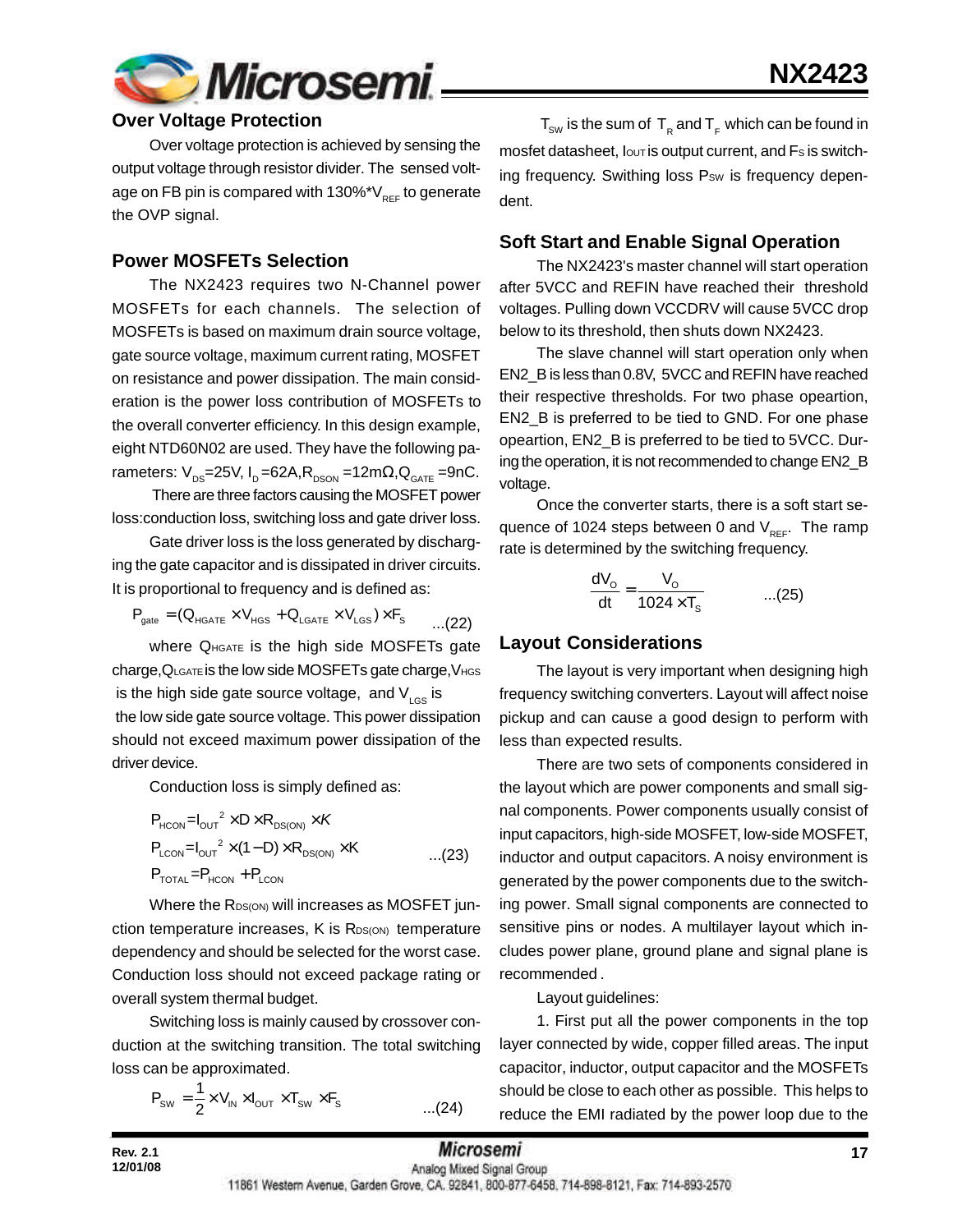

high switching currents through them.

2. Low ESR capacitor which can handle input RMS ripple current and a high frequency decoupling ceramic cap which usually is 1uF need to be practically touching the drain pin of the upper MOSFET, a plane connection is a must.

3. The output capacitors should be placed as close as to the load as possible and plane connection is required.

4. Drain of the low-side MOSFET and source of the high-side MOSFET need to be connected thru a plane ans as close as possible. A snubber nedds to be placed as close to this junction as possible.

5. Source of the lower MOSFET needs to be connected to the GND plane with multiple vias. One is not enough. This is very important. The same applies to the output capacitors and input capacitors.

6. Hdrv and Ldrv pins should be as close to MOSFET gate as possible. The gate traces should be wide and short. A place for gate drv resistors is needed to fine tune noise if needed.

7. Vcc capacitor, BST capacitor or any other bypassing capacitor needs to be placed first around the IC and as close as possible. The capacitor on comp to GND or comp back to FB needs to be place as close to the pin as well as resistor divider.

8. The output sense line which is sensing output back to the resistor divider should not go through high frequency signals.

9. All GNDs need to go directly thru via to GND plane.

10. The feedback part of the system should be kept away from the inductor and other noise sources, and be placed close to the IC.

11. In multilayer PCB, separate power ground and analog ground. These two grounds must be connected together on the PC board layout at a single point. The goal is to localize the high current path to a separate loop that does not interfere with the more sensitive analog control function.

12. Inductor current sense line should be connected directly to the inductor solder pad.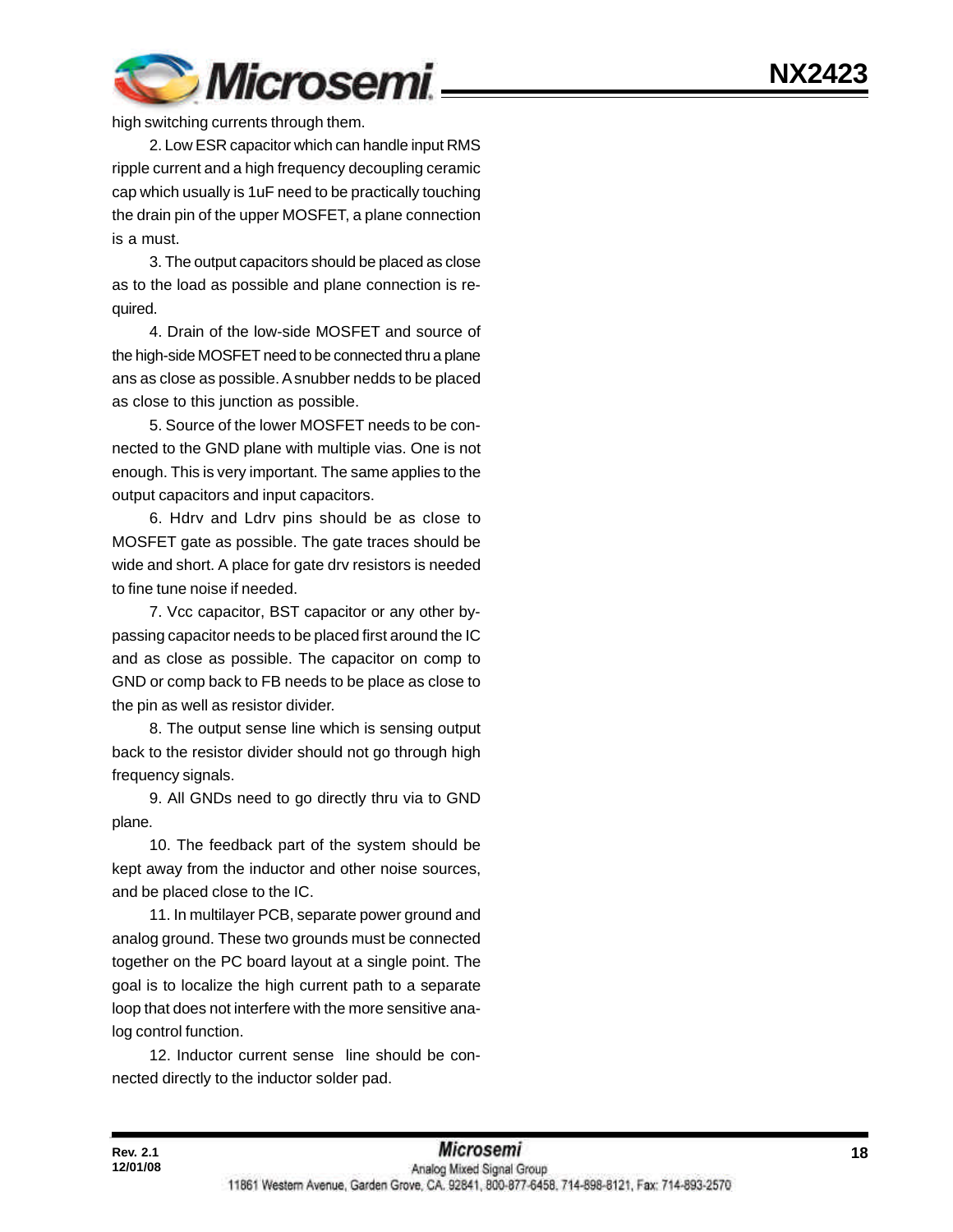

## **MLPQ 24 PIN 4 x 4 PACKAGE OUTLINE DIMENSIONS**



NOTE: ALL DIMENSIONS ARE DISPLAYED IN MILLIMETERS.